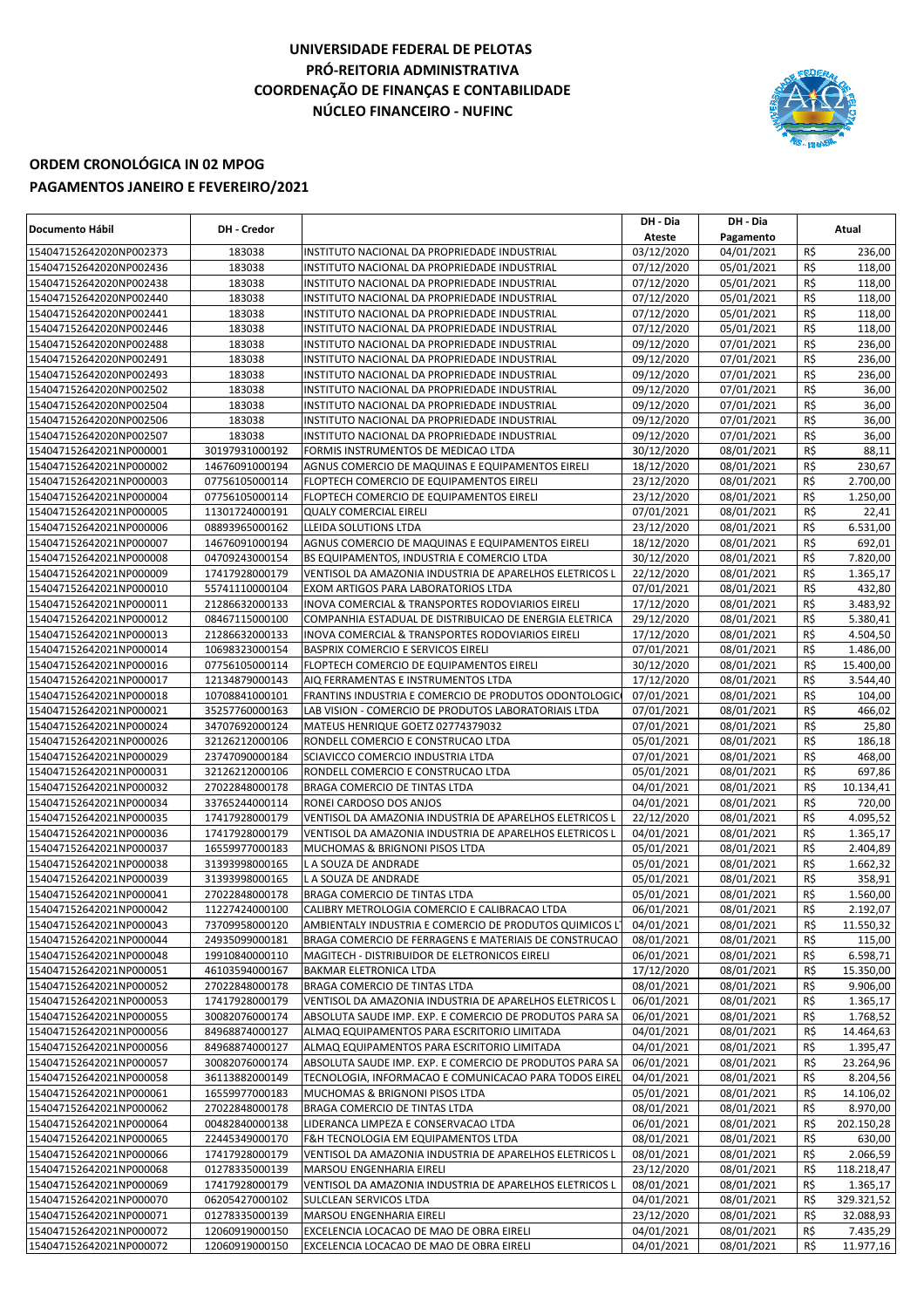| 154047152642021NP000073 | 05340639000130 | PRIME CONSULTORIA E ASSESSORIA EMPRESARIAL LTDA         | 07/01/2021 | 08/01/2021               | R\$            | 24.844,33  |
|-------------------------|----------------|---------------------------------------------------------|------------|--------------------------|----------------|------------|
| 154047152642021RP000001 | 28874153015    | MAURO SERGIO LIMA UMPIERRE                              | 04/01/2021 | 08/01/2021               | R\$            | 8.482,15   |
| 154047152642020NP002552 | 183038         | INSTITUTO NACIONAL DA PROPRIEDADE INDUSTRIAL            | 11/12/2020 | 11/01/2021               | R\$            | 118,00     |
| 154047152642020NP002556 | 183038         | INSTITUTO NACIONAL DA PROPRIEDADE INDUSTRIAL            | 11/12/2020 | 11/01/2021               | R\$            | 118,00     |
|                         |                |                                                         |            |                          |                |            |
| 154047152642020NP002558 | 183038         | INSTITUTO NACIONAL DA PROPRIEDADE INDUSTRIAL            | 11/12/2020 | 11/01/2021               | R\$            | 70,00      |
| 154047152642021NP000074 | 17417928000179 | VENTISOL DA AMAZONIA INDUSTRIA DE APARELHOS ELETRICOS L | 08/01/2021 | 11/01/2021               | R\$            | 2.066,59   |
| 154047152642021NP000075 | 11319557000378 | DENTECK AR CONDICIONADO LTDA                            | 08/01/2021 | 11/01/2021               | R\$            | 2.720,93   |
| 154047152642021NP000077 | 33658130000175 | FIEL COMERCIAL E SERVICOS EIRELI                        | 08/01/2021 | 11/01/2021               | R\$            | 1.507,20   |
| 154047152642021NP000078 | 33658130000175 | FIEL COMERCIAL E SERVICOS EIRELI                        | 08/01/2021 | 11/01/2021               | R\$            | 6.108,30   |
| 154047152642021NP000079 | 23189355000176 | <b>BJP COMERCIO EIRELI</b>                              | 08/01/2021 | 11/01/2021               | R\$            | 749,00     |
| 154047152642021NP000081 | 04709243000154 | BS EQUIPAMENTOS, INDUSTRIA E COMERCIO LTDA              | 08/01/2021 | 11/01/2021               | R\$            | 7.820,00   |
| 154047152642021NP000082 | 34707692000124 | MATEUS HENRIQUE GOETZ 02774379032                       | 07/01/2021 | 11/01/2021               | R\$            | 30,10      |
| 154047152642021NP000083 | 26950671000107 | LICERI COMERCIO DE PRODUTOS EM GERAL LTDA               | 08/01/2021 | 11/01/2021               | R\$            | 1.570,85   |
| 154047152642021NP000084 | 27022848000178 | BRAGA COMERCIO DE TINTAS LTDA                           | 07/01/2021 | 11/01/2021               | R\$            | 3.523,55   |
| 154047152642021NP000087 | 09134068000138 | OBAH PRODUTOS E SERVICOS PARA SEGURANCA E ENSINO EIRELI | 07/01/2021 | 11/01/2021               | R\$            | 306,90     |
| 154047152642021NP000090 | 27022848000178 | BRAGA COMERCIO DE TINTAS LTDA                           | 07/01/2021 | 11/01/2021               | R\$            | 956,89     |
| 154047152642021NP000091 | 30197931000192 | FORMIS INSTRUMENTOS DE MEDICAO LTDA                     | 07/01/2021 | 11/01/2021               | R\$            | 88,11      |
| 154047152642021NP000092 | 92202498000193 | HOSPITAL ESPIRITA DE PELOTAS                            | 05/01/2021 | 11/01/2021               | R\$            | 30.988,99  |
| 154047152642021NP000095 | 92202498000193 | HOSPITAL ESPIRITA DE PELOTAS                            | 05/01/2021 | 11/01/2021               | R\$            | 30.988,99  |
| 154047152642021NP000096 | 93378735000134 | PROLAB COMERCIO DE PRODUTOS PARA LABORATORIOS LTDA      | 08/01/2021 | 11/01/2021               | R\$            | 632,10     |
| 154047152642021NP000097 | 92202498000193 | HOSPITAL ESPIRITA DE PELOTAS                            | 05/01/2021 | 11/01/2021               | R\$            | 30.988,99  |
| 154047152642021NP000098 |                |                                                         | 07/01/2021 |                          |                |            |
|                         | 11227424000100 | CALIBRY METROLOGIA COMERCIO E CALIBRACAO LTDA           |            | 11/01/2021<br>11/01/2021 | R\$            | 492,00     |
| 154047152642021NP000099 | 11227424000100 | CALIBRY METROLOGIA COMERCIO E CALIBRACAO LTDA           | 07/01/2021 |                          | R\$            | 67,50      |
| 154047152642021NP000102 | 21707794000106 | <b>FASTLABOR COMERCIAL EIRELI</b>                       | 07/01/2021 | 11/01/2021               | R\$            | 54,04      |
| 154047152642021NP000104 | 21707794000106 | FASTLABOR COMERCIAL EIRELI                              | 07/01/2021 | 11/01/2021               | R\$            | 209,70     |
| 154047152642021NP000105 | 21707794000106 | <b>FASTLABOR COMERCIAL EIRELI</b>                       | 07/01/2021 | 11/01/2021               | R\$            | 377,20     |
| 154047152642021NP000107 | 10698323000154 | BASPRIX COMERCIO E SERVICOS EIRELI                      | 07/01/2021 | 11/01/2021               | R\$            | 93,20      |
| 154047152642021NP000108 | 03506307000157 | TICKET SOLUCOES HDFGT S/A                               | 06/01/2021 | 11/01/2021               | R\$            | 25.661,91  |
| 154047152642021NP000109 | 10698323000154 | BASPRIX COMERCIO E SERVICOS EIRELI                      | 07/01/2021 | 11/01/2021               | R\$            | 306,00     |
| 154047152642021NP000110 | 94780178000146 | AGROFORTE COMERCIAL AGROPECUARIA LTDA                   | 07/01/2021 | 11/01/2021               | R\$            | 390,68     |
| 154047152642021RP000002 | 88385711000172 | NEVES & FILHOS, ADMINISTRACAO E INTERMEDIACAO DE IMOVEI | 06/01/2021 | 11/01/2021               | R\$            | 32.456,65  |
| 154047152642021RP000003 | 60126798079    | JOSE ALFONSO GOMEZ BUSTAMANTE                           | 04/01/2021 | 11/01/2021               | R\$            | 7.780,79   |
| 154047152642021NP000112 | 11319557000378 | DENTECK AR CONDICIONADO LTDA                            | 08/01/2021 | 12/01/2021               | R\$            | 2.720,93   |
| 154047152642021NP000114 | 15159381000123 | COOPERATIVA AGROPECUARIA DE ARROIO DO PADRE - COOPAP    | 11/01/2021 | 12/01/2021               | R\$            | 2.685,00   |
| 154047152642021NP000115 | 90430414000143 | COOPERATIVA DOS APICULTORES E FRUTICULTORES DA ZONA SU  | 11/01/2021 | 12/01/2021               | R\$            | 2.685,00   |
| 154047152642021NP000116 | 11227424000100 | CALIBRY METROLOGIA COMERCIO E CALIBRACAO LTDA           | 11/01/2021 | 12/01/2021               | R\$            | 2.206,94   |
| 154047152642021NP000117 | 04983476000140 | COOPERATIVA SUL ECOLOGICA DE AGRICULTORES FAMILIARES LT | 11/01/2021 | 12/01/2021               | R\$            | 3.285,00   |
| 154047152642021NP000118 | 18203555000104 | SANEBAN SOLUCOES EM SANEAMENTO E BANHEIROS QUIMICOS E   | 11/01/2021 | 12/01/2021               | R\$            | 5.701,77   |
| 154047152642021NP000119 | 11396328000195 | COOPERATIVA UNIAO DOS AGRICULTORES FAMILIARES DE CANGU  | 11/01/2021 | 12/01/2021               | R\$            | 3.092,83   |
| 154047152642021NP000122 | 30431797000142 | ME COMERCIO DE FERRAGENS E FERRAMENTAS EIRELI           | 08/01/2021 | 12/01/2021               | R\$            | 39.305,00  |
| 154047152642021NP000125 | 92220862000148 | SERVICO AUTONOMO DE SANEAMENTO DE PELOTAS               | 17/02/2020 | 12/01/2021               | R\$            | 20.823,94  |
| 154047152642021NP000125 | 92220862000148 | SERVICO AUTONOMO DE SANEAMENTO DE PELOTAS               | 17/02/2020 | 12/01/2021               | R\$            | 92.179,17  |
| 154047152642021NP000126 | 92220862000148 | SERVICO AUTONOMO DE SANEAMENTO DE PELOTAS               | 06/04/2020 | 12/01/2021               | R\$            | 86.925,44  |
| 154047152642021NP000127 | 92220862000148 | SERVICO AUTONOMO DE SANEAMENTO DE PELOTAS               | 09/09/2020 | 12/01/2021               | R\$            | 73.360,40  |
| 154047152642021NP000128 | 92220862000148 | SERVICO AUTONOMO DE SANEAMENTO DE PELOTAS               | 16/06/2020 | 12/01/2021               | R\$            | 36.583,67  |
| 154047152642021NP000130 | 94872975000153 | MARQUES IMOVEIS CONSTRUTORA E IMOBILIARIA LTDA          | 07/01/2021 | 12/01/2021               | $R\frac{2}{3}$ | 27.992,73  |
| 154047152642021NP000131 | 17453147000130 | <b>IGUACU DESENVOLVIMENTO LTDA</b>                      | 11/01/2021 | 13/01/2021               | R\$            | 139.128,16 |
| 154047152642021NP000133 | 08467115000100 | COMPANHIA ESTADUAL DE DISTRIBUICAO DE ENERGIA ELETRICA  | 12/01/2021 | 13/01/2021               | R\$            | 47.821,87  |
| 154047152642021NP000134 | 55956510000129 | LIO SERUM PRODUTOS LABORATORIAIS E HOSPITALARES LTDA    | 12/01/2021 | 13/01/2021               | R\$            | 23,35      |
| 154047152642021NP000135 | 34707692000124 | MATEUS HENRIQUE GOETZ 02774379032                       | 12/01/2021 | 13/01/2021               | R\$            | 43,00      |
| 154047152642021NP000136 | 23980789000190 |                                                         | 12/01/2021 | 13/01/2021               | R\$            | 15,58      |
|                         |                | VALE DIAGNOSTICOS LTDA                                  |            |                          |                |            |
| 154047152642021NP000137 | 27176482000191 | DOUGLAS CORDEIRO EIRELI                                 | 12/01/2021 | 13/01/2021               | R\$            | 195,48     |
| 154047152642021NP000138 | 23980789000190 | <b>VALE DIAGNOSTICOS LTDA</b>                           | 12/01/2021 | 13/01/2021               | R\$            | 38,00      |
| 154047152642021NP000139 | 08467115000100 | COMPANHIA ESTADUAL DE DISTRIBUICAO DE ENERGIA ELETRICA  | 12/01/2021 | 13/01/2021               | R\$            | 77.616,57  |
| 154047152642021NP000139 | 08467115000100 | COMPANHIA ESTADUAL DE DISTRIBUICAO DE ENERGIA ELETRICA  | 12/01/2021 | 13/01/2021               | R\$            | 93.896,77  |
| 154047152642021NP000140 | 33354609000118 | EREMARCO COMERCIO E DISTRIBUICAO DE PRODUTOS DE LIMPEZ  | 12/01/2021 | 13/01/2021               | R\$            | 67,08      |
| 154047152642021NP000141 | 97531702000214 | REFEICOES NORTE SUL EIRELI                              | 08/01/2021 | 13/01/2021               | R\$            | 165.686,66 |
| 154047152642021NP000141 | 97531702000214 | REFEICOES NORTE SUL EIRELI                              | 08/01/2021 | 13/01/2021               | R\$            | 24.072,83  |
| 154047152642021NP000142 | 97531702000133 | REFEICOES NORTE SUL EIRELI                              | 08/01/2021 | 13/01/2021               | R\$            | 45.899,52  |
| 154047152642021NP000142 | 97531702000133 | REFEICOES NORTE SUL EIRELI                              | 08/01/2021 | 13/01/2021               | R\$            | 1.601,60   |
| 154047152642021NP000143 | 10364152000208 | LINCE - SEGURANCA PATRIMONIAL LTDA.                     | 12/01/2021 | 13/01/2021               | R\$            | 181.995,22 |
| 154047152642020NP002626 | 183038         | INSTITUTO NACIONAL DA PROPRIEDADE INDUSTRIAL            | 16/12/2020 | 14/01/2021               | R\$            | 70,00      |
| 154047152642020NP002639 | 183038         | INSTITUTO NACIONAL DA PROPRIEDADE INDUSTRIAL            | 16/12/2020 | 14/01/2021               | R\$            | 70,00      |
| 154047152642020NP002657 | 183038         | INSTITUTO NACIONAL DA PROPRIEDADE INDUSTRIAL            | 16/12/2020 | 14/01/2021               | R\$            | 70,00      |
| 154047152642021NP000086 | 76535764000143 | OI S.A. - EM RECUPERACAO JUDICIAL                       | 05/01/2021 | 14/01/2021               | R\$            | 9.624,01   |
| 154047152642021NP000088 | 76535764000143 | OI S.A. - EM RECUPERACAO JUDICIAL                       | 05/01/2021 | 14/01/2021               | R\$            | 4.878,71   |
| 154047152642021NP000145 | 34777255000187 | LUMEN COMERCIO E SERVICOS DE MOTORES ELETRICOS EIRELI   | 13/01/2021 | 14/01/2021               | R\$            | 70,95      |
| 154047152642021NP000146 | 15724019000158 | <b>QUALITY ATACADO EIRELI</b>                           | 13/01/2021 | 14/01/2021               | R\$            | 201,90     |
| 154047152642021NP000147 | 15731313000197 | CONECTA DISTRIBUIDOR DE BATERIAS - EIRELI               | 13/01/2021 | 14/01/2021               | R\$            | 15.600,00  |
| 154047152642021NP000148 | 08467115000100 | COMPANHIA ESTADUAL DE DISTRIBUICAO DE ENERGIA ELETRICA  | 12/01/2021 | 14/01/2021               | R\$            | 33.071,48  |
| 154047152642021NP000149 | 07704807000154 | LLYCON ELETRICA LTDA                                    | 12/01/2021 | 14/01/2021               | R\$            | 3.616,12   |
| 154047152642021NP000151 | 04948894000105 | GPACK ECO EMBALAGENS LTDA                               | 14/01/2021 | 14/01/2021               | R\$            | 423,67     |
| 154047152642021NP000152 | 11319557000378 | DENTECK AR CONDICIONADO LTDA                            | 14/01/2021 | 14/01/2021               | R\$            | 2.720,93   |
| 154047152642021NP000153 | 33916724000139 | DETETIZE CONTROLE DE PRAGAS LTDA                        | 12/01/2021 | 14/01/2021               | R\$            | 1.775,00   |
| 154047152642021NP000154 | 14968227000130 | FERGAVI COMERCIAL LTDA                                  | 12/01/2021 | 14/01/2021               | R\$            | 549,00     |
| 154047152642021NP000156 | 04948894000105 | GPACK ECO EMBALAGENS LTDA                               | 14/01/2021 | 14/01/2021               | R\$            | 50,84      |
| 154047152642021NP000159 | 05997927000161 | MEDIC STOCK COMERCIO DE PRODUTOS MEDICOS HOSPITALARES   | 11/01/2021 | 14/01/2021               | R\$            | 1.568,92   |
| 154047152642021NP000160 | 95021739000196 | CHRISTIAN VIEIRA SPIEKER                                | 14/01/2021 | 14/01/2021               | R\$            | 1.199,00   |
| 154047152642021NP000161 | 95021739000196 | CHRISTIAN VIEIRA SPIEKER                                | 13/01/2021 | 14/01/2021               | R\$            | 4.780,00   |
| 154047152642021NP000162 | 00201018000151 | NK COMERCIO DE PAPEIS EIRELI                            | 14/01/2021 | 14/01/2021               | R\$            | 13.934,20  |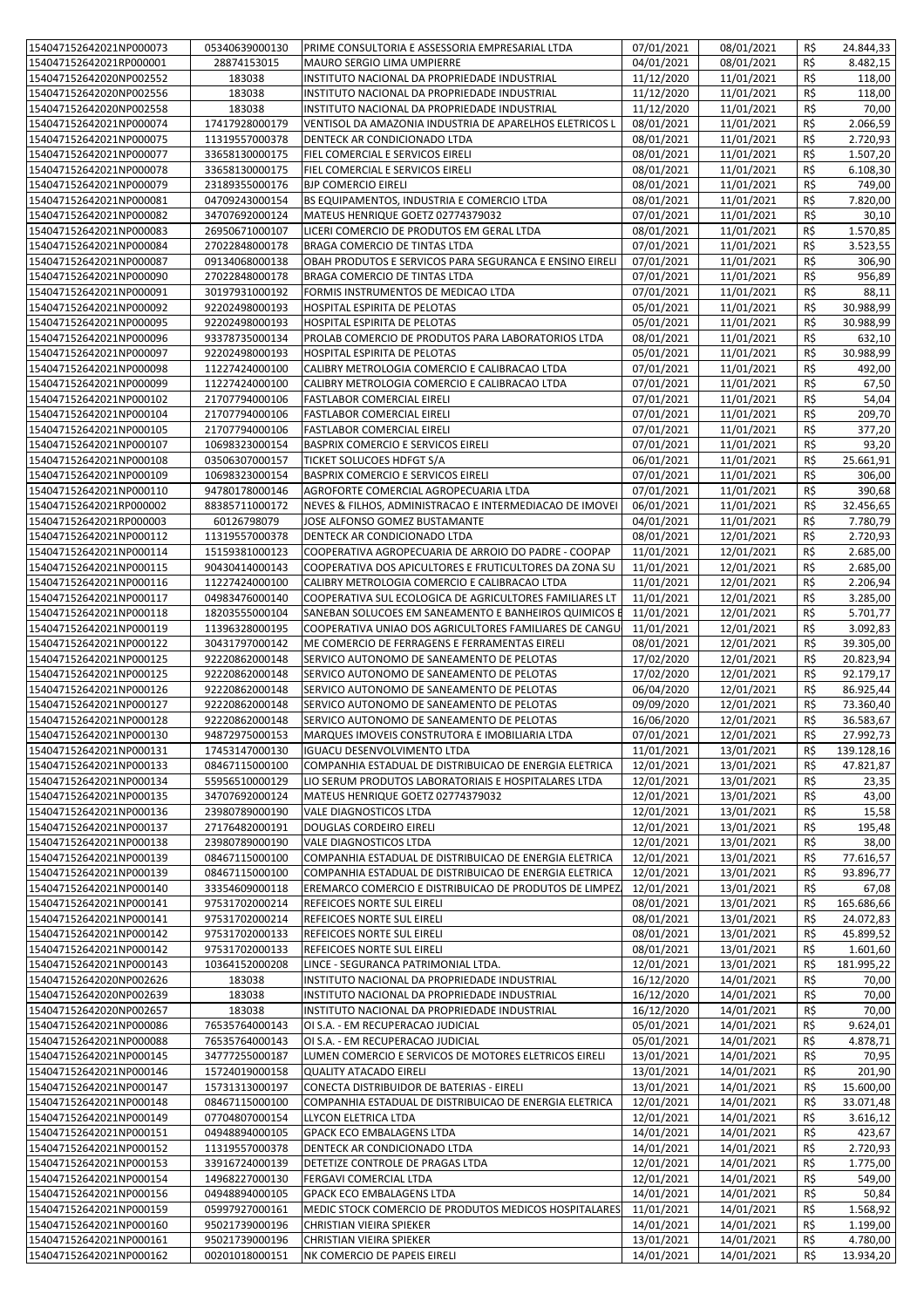| 154047152642021NP000163                            | 31260724000106                   | <b>BONANZA COMERCIO DIGITAL EIRELI</b>                             | 13/01/2021               | 14/01/2021               | R\$            | 1.025,09              |
|----------------------------------------------------|----------------------------------|--------------------------------------------------------------------|--------------------------|--------------------------|----------------|-----------------------|
|                                                    |                                  |                                                                    |                          |                          |                |                       |
| 154047152642021NP000165                            | 76659820000151                   | ASSOCIACAO PARANAENSE DE CULTURA - APC                             | 11/01/2021               | 14/01/2021               | R\$            | 1.337,23              |
| 154047152642021NP000166                            | 76659820000151                   | ASSOCIACAO PARANAENSE DE CULTURA - APC                             | 11/01/2021               | 14/01/2021               | R\$            | 1.337,23              |
| 154047152642021NP000167                            | 76659820000151                   | ASSOCIACAO PARANAENSE DE CULTURA - APC                             | 11/01/2021               | 14/01/2021               | R\$            | 1.337,23              |
| 154047152642021RP000004                            | 88385711000172                   | NEVES & FILHOS, ADMINISTRACAO E INTERMEDIACAO DE IMOVEI            | 14/01/2021               | 14/01/2021               | R\$            | 32.456,65             |
|                                                    |                                  |                                                                    |                          |                          |                |                       |
| 154047152642021RP000005                            | 88385711000172                   | NEVES & FILHOS, ADMINISTRACAO E INTERMEDIACAO DE IMOVEI            | 11/01/2021               | 14/01/2021               | R\$            | 36.921,76             |
| 154047152642021RP000006                            | 24011673000105                   | CONSORCIO DE TRANSPORTE COLETIVO DE PELOTAS                        | 12/01/2021               | 14/01/2021               | R\$            | 5.248,00              |
| 154047152642021NP000030                            | 40432544000147                   | CLARO S.A.                                                         | 04/01/2021               | 15/01/2021               | R\$            | 976,67                |
| 154047152642021NP000033                            | 40432544000147                   | CLARO S.A.                                                         | 04/01/2021               | 15/01/2021               | R\$            | 5.541,17              |
|                                                    |                                  |                                                                    |                          |                          |                |                       |
| 154047152642021NP000123                            | 08467115000100                   | COMPANHIA ESTADUAL DE DISTRIBUICAO DE ENERGIA ELETRICA             | 05/01/2021               | 15/01/2021               | R\$            | 148.350,17            |
| 154047152642021NP000123                            | 08467115000100                   | COMPANHIA ESTADUAL DE DISTRIBUICAO DE ENERGIA ELETRICA             | 05/01/2021               | 15/01/2021               | R\$            | 538,06                |
| 154047152642021NP000169                            | 08083394000109                   | ESPACO DIGITAL COMERCIO E LOCACAO DE AUDIO, CINE, VIDEO            | 14/01/2021               | 15/01/2021               | R\$            | 2.550,00              |
|                                                    |                                  |                                                                    |                          |                          |                |                       |
| 154047152642021NP000170                            | 08658622000113                   | J. J. VITALLI                                                      | 14/01/2021               | 15/01/2021               | R\$            | 258,50                |
| 154047152642021NP000174                            | 01844768000104                   | AMBIENTUUS TECNOLOGIA AMBIENTAL EIRELI                             | 14/01/2021               | 15/01/2021               | R\$            | 4.104,10              |
| 154047152642021NP000175                            | 13628137000137                   | LUZCOLOR INDUSTRIA E COMERCIO LTDA                                 | 15/01/2021               | 15/01/2021               | R\$            | 494,45                |
| 154047152642021NP000176                            | 08658622000113                   | J. J. VITALLI                                                      | 15/01/2021               | 15/01/2021               | R\$            | 217,00                |
|                                                    |                                  |                                                                    |                          |                          |                |                       |
| 154047152642021NP000177                            | 08658622000113                   | J. J. VITALLI                                                      | 15/01/2021               | 15/01/2021               | R\$            | 500,46                |
| 154047152642021NP000178                            | 08658622000113                   | J. J. VITALLI                                                      | 15/01/2021               | 15/01/2021               | R\$            | 319,62                |
| 154047152642021NP000179                            | 13303289000160                   | SPR BATERIAS COMERCIO E IMPORTACAO EIRELI                          | 15/01/2021               | 15/01/2021               | R\$            | 940,00                |
|                                                    |                                  |                                                                    |                          |                          |                |                       |
| 154047152642021NP000180                            | 34777255000187                   | LUMEN COMERCIO E SERVICOS DE MOTORES ELETRICOS EIRELI              | 15/01/2021               | 15/01/2021               | R\$            | 2.064,15              |
| 154047152642021NP000182                            | 08083394000109                   | ESPACO DIGITAL COMERCIO E LOCACAO DE AUDIO, CINE, VIDEO            | 14/01/2021               | 15/01/2021               | R\$            | 2.550,00              |
| 154047152642021NP000183                            | 14968227000130                   | FERGAVI COMERCIAL LTDA                                             | 15/01/2021               | 15/01/2021               | R\$            | 54,90                 |
| 154047152642021NP000184                            | 32593754000199                   | GRN COMERCIO DE PAPELARIA E INFORMATICA LTDA                       | 15/01/2021               | 15/01/2021               | R\$            | 1.062,88              |
|                                                    |                                  |                                                                    |                          |                          |                |                       |
| 154047152642021NP000185                            | 15435299000184                   | FOX COMERCIO E SERVICOS LTDA                                       | 15/01/2021               | 15/01/2021               | R\$            | 396,00                |
| 154047152642021NP000187                            | 04855570000114                   | <b>F.MARQUES DE SA</b>                                             | 15/01/2021               | 18/01/2021               | R\$            | 416,00                |
| 154047152642021NP000188                            | 04855570000114                   | <b>F.MARQUES DE SA</b>                                             | 15/01/2021               | 18/01/2021               | R\$            | 286,20                |
|                                                    |                                  |                                                                    |                          |                          | R\$            |                       |
| 154047152642021NP000189                            | 04855570000114                   | <b>F.MARQUES DE SA</b>                                             | 15/01/2021               | 18/01/2021               |                | 7,80                  |
| 154047152642021NP000190                            | 04855570000114                   | <b>F.MARQUES DE SA</b>                                             | 15/01/2021               | 18/01/2021               | R\$            | 327,60                |
| 154047152642021NP000191                            | 07796330000184                   | INTERSUL EQUIPAMENTOS E SERVICOS HOSPITALARES LTDA                 | 14/01/2021               | 18/01/2021               | R\$            | 1.174,16              |
| 154047152642021NP000192                            | 07356270000189                   | FLAVIA CRISTINA SILVA PIMENTA                                      | 15/01/2021               | 18/01/2021               | R\$            | 16.000,00             |
|                                                    |                                  |                                                                    |                          |                          |                |                       |
| 154047152642021NP000193                            | 90430414000143                   | COOPERATIVA DOS APICULTORES E FRUTICULTORES DA ZONA SU             | 15/01/2021               | 18/01/2021               | R\$            | 2.408,00              |
| 154047152642021NP000194                            | 35834956000173                   | MARCIO COSTA GODOY                                                 | 14/01/2021               | 18/01/2021               | R\$            | 60,00                 |
| 154047152642021NP000195                            | 04855570000114                   | F.MARQUES DE SA                                                    | 18/01/2021               | 18/01/2021               | R\$            | 424,81                |
| 154047152642021NP000197                            | 24073235000171                   | TECNOSUL PARQUE CIENTIFICO E TECNOLOGICO                           | 18/01/2021               |                          | R\$            | 283,92                |
|                                                    |                                  |                                                                    |                          | 18/01/2021               |                |                       |
| 154047152642021NP000198                            | 04948894000105                   | GPACK ECO EMBALAGENS LTDA                                          | 18/01/2021               | 18/01/2021               | R\$            | 233,02                |
| 154047152642021NP000199                            | 30692250000109                   | M. S. O. PROTEGE EIRELI                                            | 18/01/2021               | 18/01/2021               | R\$            | 40.100,00             |
| 154047152642021NP000200                            | 27253891000144                   | S.K FERNANDES AUTOMACAO INDUSTRIAL EIRELI                          | 08/01/2021               | 18/01/2021               | R\$            | 2.035,00              |
|                                                    |                                  |                                                                    |                          |                          |                |                       |
| 154047152642021NP000201                            | 88318456000145                   | FERRAGEM LORENZET LTDA                                             | 05/01/2021               | 18/01/2021               | R\$            | 3.286,36              |
| 154047152642021Pl000001                            | 60126798079                      | JOSE ALFONSO GOMEZ BUSTAMANTE                                      | 15/01/2021               | 18/01/2021               | R\$            | 213,44                |
| 154047152642021RP000007                            | 00000000000191                   | BANCO DO BRASIL SA                                                 | 18/01/2021               | 18/01/2021               | R\$            | 200,00                |
| 154047152642021NP000203                            | 95021739000196                   | CHRISTIAN VIEIRA SPIEKER                                           | 18/01/2021               | 19/01/2021               | R\$            | 135,00                |
|                                                    |                                  |                                                                    |                          |                          |                |                       |
| 154047152642021NP000204                            | 34777255000187                   | LUMEN COMERCIO E SERVICOS DE MOTORES ELETRICOS EIRELI              | 18/01/2021               | 19/01/2021               | R\$            | 1.376,10              |
| 154047152642021NP000205                            | 11227424000100                   | CALIBRY METROLOGIA COMERCIO E CALIBRACAO LTDA                      | 19/01/2021               | 19/01/2021               | R\$            | 65,34                 |
| 154047152642021NP000206                            | 15159381000123                   | COOPERATIVA AGROPECUARIA DE ARROIO DO PADRE - COOPAP               | 18/01/2021               | 19/01/2021               | R\$            | 2.408,00              |
| 154047152642021NP000207                            | 35257760000163                   | LAB VISION - COMERCIO DE PRODUTOS LABORATORIAIS LTDA               | 19/01/2021               | 19/01/2021               | R\$            | 45,40                 |
|                                                    |                                  |                                                                    |                          |                          |                |                       |
| 154047152642021NP000208                            | 12290868000152                   | VBS COMERCIO E SERVICOS DE SONORIZACAO, ILUMINACAO E IM 21/12/2020 |                          | 19/01/2021               | $R\frac{2}{3}$ | 231,60                |
| 154047152642021NP000209                            | 35257760000163                   | LAB VISION - COMERCIO DE PRODUTOS LABORATORIAIS LTDA               | 19/01/2021               | 19/01/2021               | R\$            | 375,24                |
| 154047152642021NP000211                            | 10698323000154                   | BASPRIX COMERCIO E SERVICOS EIRELI                                 | 19/01/2021               | 19/01/2021               | R\$            | 1.170,00              |
|                                                    |                                  |                                                                    |                          |                          |                |                       |
| 154047152642021NP000212                            | 10698323000154                   | BASPRIX COMERCIO E SERVICOS EIRELI                                 | 19/01/2021               | 19/01/2021               | R\$            | 570,00                |
| 154047152642021NP000215                            | 31770650000140                   | BRUMED COMERCIO ATACADISTA E MANUTENCAO DE EQUIPAME                | 14/01/2021               | 19/01/2021               | R\$            | 3.180,00              |
| 154047152642021NP000219                            | 01819869000125                   | ENTERPRISE COMERCIO DE MATERIAIS PARA EQUIPAMENTOS DE 1            | 19/01/2021               | 19/01/2021               | R\$            | 9.539,77              |
| 154047152642021NP000220                            | 87389086000174                   | PRO-RAD CONSULTORES EM RADIOPROTECAO S/S LTDA                      | 18/01/2021               | 19/01/2021               | R\$            | 148,67                |
|                                                    |                                  |                                                                    |                          |                          |                |                       |
| 154047152642021RP000008                            | 00000000000191                   | <b>BANCO DO BRASIL SA</b>                                          | 18/01/2021               | 19/01/2021               | R\$            | 6.500,00              |
| 154047152642021RP000009                            | 00000000000191                   | <b>BANCO DO BRASIL SA</b>                                          | 18/01/2021               | 19/01/2021               | R\$            | 2.400,00              |
| 154047152642021RP000010                            | 00000000000191                   | <b>BANCO DO BRASIL SA</b>                                          | 19/01/2021               | 19/01/2021               | R\$            | 288.233,19            |
| 154047152642021RP000010                            | 00000000000191                   | <b>BANCO DO BRASIL SA</b>                                          | 19/01/2021               | 19/01/2021               | R\$            | 96.166,81             |
|                                                    |                                  |                                                                    |                          |                          |                |                       |
| 154047152642021NP000224                            | 31472148000152                   | VC COMERCIO EIRELI                                                 | 19/01/2021               | 20/01/2021               | R\$            | 376,00                |
| 154047152642021NP000225                            | 14879831000190                   | <b>FERNANDA LOPER</b>                                              | 19/01/2021               | 20/01/2021               | R\$            | 2.619,16              |
| 154047152642021NP000225                            | 14879831000190                   | <b>FERNANDA LOPER</b>                                              | 19/01/2021               | 20/01/2021               | R\$            | 1.675,24              |
| 154047152642021NP000227                            | 04855570000114                   | <b>F.MARQUES DE SA</b>                                             | 20/01/2021               | 20/01/2021               | R\$            | 97,00                 |
|                                                    |                                  |                                                                    |                          |                          |                |                       |
| 154047152642021NP000228                            | 74913278000196                   | PETINELI DISTRIBUIDORA DE MATERIAL MEDICO HOSPITALAR LT            | 20/01/2021               | 20/01/2021               | R\$            | 19.489,05             |
| 154047152642021NP000229                            | 05024938000165                   | MARQUI INDUSTRIA E COMERCIO DE PRODUTOS DE LIMPEZA LTD             | 20/01/2021               | 20/01/2021               | R\$            | 17.337,00             |
| 154047152642021NP000230                            | 08734023000131                   | E L MACHADO MEDICAMENTOS LTDA.                                     | 20/01/2021               | 20/01/2021               | R\$            | 315,40                |
| 154047152642021NP000231                            | 115406                           | EMPRESA BRASIL DE COMUNICACAO S.A                                  | 20/01/2021               | 20/01/2021               | R\$            | 5.153,93              |
|                                                    |                                  |                                                                    |                          |                          |                |                       |
| 154047152642021RP000011                            | 00000000000191                   | BANCO DO BRASIL SA                                                 | 20/01/2021               | 20/01/2021               | R\$            | 50.400,00             |
| 154047152642021RP000012                            | 00000000000191                   | <b>BANCO DO BRASIL SA</b>                                          | 20/01/2021               | 20/01/2021               | R\$            | 32.900,00             |
| 154047152642021RP000013                            | 00000000000191                   | <b>BANCO DO BRASIL SA</b>                                          | 20/01/2021               | 20/01/2021               | R\$            | 6.400,00              |
|                                                    |                                  |                                                                    |                          |                          |                |                       |
| 154047152642021RP000014                            | 00000000000191                   | <b>BANCO DO BRASIL SA</b>                                          | 20/01/2021               | 20/01/2021               | R\$            | 1.200,00              |
| 154047152642021RP000015                            | 00000000000191                   | <b>BANCO DO BRASIL SA</b>                                          | 19/01/2021               | 20/01/2021               | R\$            | 2.000,00              |
| 154047152642021RP000016                            | 00000000000191                   | <b>BANCO DO BRASIL SA</b>                                          | 19/01/2021               | 20/01/2021               | R\$            | 20.000,00             |
| 154047152642021RP000017                            | 00000000000191                   | <b>BANCO DO BRASIL SA</b>                                          | 19/01/2021               | 20/01/2021               | R\$            | 37.000,00             |
|                                                    |                                  |                                                                    |                          |                          |                |                       |
| 154047152642021RP000018                            | 32141459087                      | PAULO RENAN PROENCA DA LUZ                                         | 19/01/2021               | 20/01/2021               | R\$            | 7.004,11              |
| 154047152642021NP000216                            | 34028316002661                   | EMPRESA BRASILEIRA DE CORREIOS E TELEGRAFOS                        | 18/01/2021               | 21/01/2021               | R\$            | 391,16                |
| 154047152642021NP000217                            | 34028316002661                   | EMPRESA BRASILEIRA DE CORREIOS E TELEGRAFOS                        | 18/01/2021               | 21/01/2021               | R\$            | 516,46                |
|                                                    |                                  |                                                                    | 21/01/2021               | 21/01/2021               |                | 41.880,80             |
| 154047152642021NP000232                            | 09382839000106                   | MACKLEYN INDUSTRIA, COMERCIO E SERVICOS LTDA                       |                          |                          | R\$            |                       |
| 154047152642021NP000233                            | 09382839000106                   | MACKLEYN INDUSTRIA, COMERCIO E SERVICOS LTDA                       | 21/01/2021               | 21/01/2021               | R\$            | 13.254,00             |
| 154047152642021NP000234                            | 33658130000175                   | FIEL COMERCIAL E SERVICOS EIRELI                                   | 21/01/2021               | 21/01/2021               | R\$            | 479,00                |
| 154047152642021NP000235                            | 02624659000144                   | BELLINEA INDUSTRIA E COMERCIO DE MOVEIS LTDA                       | 21/01/2021               | 21/01/2021               | R\$            | 423,00                |
|                                                    |                                  |                                                                    |                          |                          |                |                       |
|                                                    |                                  |                                                                    |                          |                          |                |                       |
| 154047152642021NP000239<br>154047152642021NP000241 | 27666061000149<br>89237911028908 | ELTON LUIZ MADEIRA<br>GLOBAL DISTRIBUICAO DE BENS DE CONSUMO LTDA. | 21/01/2021<br>21/01/2021 | 21/01/2021<br>21/01/2021 | R\$<br>R\$     | 2.089,00<br>12.191,48 |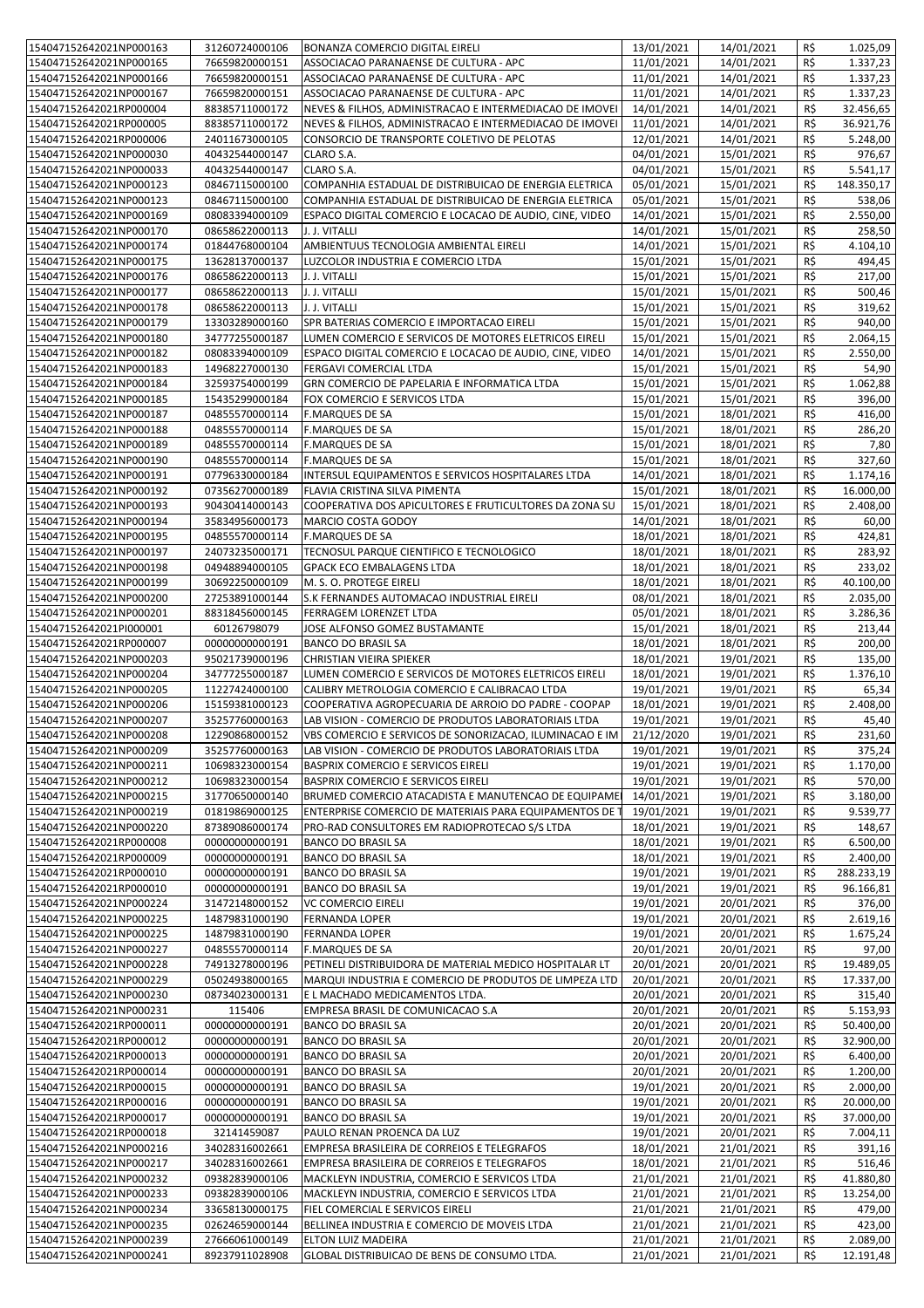| 154047152642021NP000242 | 28635163000160 | <b>CELSON GEHM</b>                                      | 21/01/2021 | 21/01/2021 | R\$ | 1.340,10              |
|-------------------------|----------------|---------------------------------------------------------|------------|------------|-----|-----------------------|
|                         |                |                                                         |            |            |     |                       |
| 154047152642021NP000243 | 15435299000184 | FOX COMERCIO E SERVICOS LTDA                            | 21/01/2021 | 21/01/2021 | R\$ | 472,00                |
| 154047152642021NP000244 | 14163479000191 | EXITUS COMERCIAL PRODUTOS E SERVICOS LTDA               | 21/01/2021 | 21/01/2021 | R\$ | 1.231,54              |
|                         |                |                                                         | 20/01/2021 | 21/01/2021 | R\$ | 1.600,78              |
| 154047152642021NP000245 | 115406         | EMPRESA BRASIL DE COMUNICACAO S.A                       |            |            |     |                       |
| 154047152642021NP000246 | 14163479000191 | EXITUS COMERCIAL PRODUTOS E SERVICOS LTDA               | 21/01/2021 | 21/01/2021 | R\$ | 7.517,29              |
| 154047152642021NP000247 | 19032430000113 | PRINTSUL COMERCIO ATACADISTA LTDA                       | 21/01/2021 | 21/01/2021 | R\$ | 330,60                |
|                         |                |                                                         |            |            |     |                       |
| 154047152642021NP000248 | 30399473000174 | <b>GIGA ATACADO EIRELI</b>                              | 21/01/2021 | 21/01/2021 | R\$ | 992,80                |
| 154047152642021NP000249 | 55956510000129 | LIO SERUM PRODUTOS LABORATORIAIS E HOSPITALARES LTDA    | 21/01/2021 | 21/01/2021 | R\$ | 36,47                 |
|                         |                |                                                         |            |            | R\$ |                       |
| 154047152642021RP000019 | 00000000000191 | <b>BANCO DO BRASIL SA</b>                               | 20/01/2021 | 21/01/2021 |     | 2.400,00              |
| 154047152642021NP000250 | 11319557000378 | DENTECK AR CONDICIONADO LTDA                            | 21/01/2021 | 22/01/2021 | R\$ | 5.441,87              |
| 154047152642021NP000252 | 02624659000144 | BELLINEA INDUSTRIA E COMERCIO DE MOVEIS LTDA            | 21/01/2021 | 22/01/2021 | R\$ | 793,50                |
|                         |                |                                                         |            |            |     |                       |
| 154047152642021NP000253 | 02624659000144 | BELLINEA INDUSTRIA E COMERCIO DE MOVEIS LTDA            | 21/01/2021 | 22/01/2021 | R\$ | 211,50                |
| 154047152642021NP000254 | 02441945000174 | ANDRE E. S. SCHILLING                                   | 21/01/2021 | 22/01/2021 | R\$ | 1.244,90              |
|                         |                |                                                         |            |            |     |                       |
| 154047152642021NP000255 | 02441945000174 | ANDRE E. S. SCHILLING                                   | 22/01/2021 | 22/01/2021 | R\$ | $\overline{1.251,40}$ |
| 154047152642021NP000258 | 07155217000110 | <b>AUGUSTO TORRES NEDEL</b>                             | 22/01/2021 | 22/01/2021 | R\$ | 850,00                |
| 154047152642021NP000260 | 04745673000121 | N. C. CARVALHO EIRELI                                   | 22/01/2021 | 22/01/2021 | R\$ | 6.732,00              |
|                         |                |                                                         |            |            |     |                       |
| 154047152642021NP000261 | 11099588000107 | SOLARIS TELEINFORMATICA LTDA                            | 22/01/2021 | 22/01/2021 | R\$ | 2.510,00              |
| 154047152642021NP000262 | 81203838000184 | ALLERBEST COMERCIO DE PRODUTOS PARA LABORATORIO LTDA    | 07/01/2021 | 22/01/2021 | R\$ | 3.084,00              |
|                         |                |                                                         |            |            |     |                       |
| 154047152642021NP000263 | 30431797000142 | ME COMERCIO DE FERRAGENS E FERRAMENTAS EIRELI           | 21/01/2021 | 22/01/2021 | R\$ | 6.537,50              |
| 154047152642021NP000268 | 08202514000131 | NILSON THOMAZ SILVA SANCHOTENE JUNIOR                   | 21/01/2021 | 22/01/2021 | R\$ | 54.032,34             |
|                         |                | D Z L DISTRIBUIDORA ZANATA LTDA                         |            |            |     |                       |
| 154047152642021NP000269 | 00088664000154 |                                                         | 22/01/2021 | 22/01/2021 | R\$ | 11.400,00             |
| 154047152642021NP000270 | 25329901000152 | MGS BRASIL DISTRIBUIDORA EIRELI                         | 26/12/2020 | 22/01/2021 | R\$ | 50,60                 |
| 154047152642021NP000271 | 115406         | EMPRESA BRASIL DE COMUNICACAO S.A                       | 21/01/2021 | 22/01/2021 | R\$ | 759,54                |
|                         |                |                                                         |            |            |     |                       |
| 154047152642021RP000020 | 98817892068    | TIAGO LOUZADA TELES                                     | 21/01/2021 | 22/01/2021 | R\$ | 1.308,00              |
| 154047152642021RP000021 | 03183274060    | MARIANA DE CASTRO PRESTES                               | 21/01/2021 | 22/01/2021 | R\$ | 1.199,00              |
|                         |                |                                                         |            |            |     |                       |
| 154047152642021RP000022 | 00000000000191 | <b>BANCO DO BRASIL SA</b>                               | 21/01/2021 | 22/01/2021 | R\$ | 2.507,00              |
| 154047152642021RP000023 | 00000000000191 | <b>BANCO DO BRASIL SA</b>                               | 21/01/2021 | 22/01/2021 | R\$ | 2.507,00              |
| 154047152642021RP000024 | 00000000000191 | <b>BANCO DO BRASIL SA</b>                               | 21/01/2021 | 22/01/2021 | R\$ | 3.815,00              |
|                         |                |                                                         |            |            |     |                       |
| 154047152642021NP000275 | 20749624000113 | R N COMERCIO DE EQUIPAMENTOS E SERVICOS DE ENGENHARIA   | 22/01/2021 | 25/01/2021 | R\$ | 5.550,00              |
| 154047152642021NP000276 | 10783598000196 | LINCOLN FERNANDO MACHADO DE SOUZA                       | 22/01/2021 | 25/01/2021 | R\$ | 7.300,00              |
|                         |                |                                                         |            |            |     |                       |
| 154047152642021NP000277 | 10783598000196 | LINCOLN FERNANDO MACHADO DE SOUZA                       | 24/01/2021 | 25/01/2021 | R\$ | 4.480,00              |
| 154047152642021NP000279 | 10783598000196 | LINCOLN FERNANDO MACHADO DE SOUZA                       | 22/01/2021 | 25/01/2021 | R\$ | 8.700,00              |
|                         |                |                                                         |            |            | R\$ | 3.577,70              |
| 154047152642021NP000281 | 18712730000180 | <b>MAYCON WILL EIRELI</b>                               | 22/01/2021 | 25/01/2021 |     |                       |
| 154047152642021NP000282 | 14568072000144 | BETONGEO ENGENHARIA, INCORPORACAO E CONSTRUCAO LTDA     | 22/01/2021 | 25/01/2021 | R\$ | 10.165,00             |
| 154047152642021NP000283 | 72381189001001 | DELL COMPUTADORES DO BRASIL LTDA                        | 22/01/2021 | 25/01/2021 | R\$ | 12.187,72             |
|                         |                |                                                         |            |            |     |                       |
| 154047152642021NP000284 | 35159991000134 | PLASTICOS V.P. INDUSTRIA E COMERCIO LTDA                | 22/01/2021 | 25/01/2021 | R\$ | 1.150,00              |
| 154047152642021NP000285 | 58954694000186 | PER-LAB INDUSTRIA E COMERCIO DE VIDROS PARA LABS LTDA   | 25/01/2021 | 25/01/2021 | R\$ | 846,54                |
|                         |                |                                                         |            |            |     |                       |
| 154047152642021NP000286 | 58954694000186 | PER-LAB INDUSTRIA E COMERCIO DE VIDROS PARA LABS LTDA   | 25/01/2021 | 25/01/2021 | R\$ | 16,60                 |
| 154047152642021NP000287 | 28591670000149 | VETSUL COMERCIO DE MEDICAMENTOS EIRELI                  | 22/01/2021 | 25/01/2021 | R\$ | 412,19                |
| 154047152642021NP000289 | 04855570000114 | <b>F.MARQUES DE SA</b>                                  | 22/01/2021 | 25/01/2021 | R\$ | 65,00                 |
|                         |                |                                                         |            |            |     |                       |
| 154047152642021NP000292 | 33354609000118 | EREMARCO COMERCIO E DISTRIBUICAO DE PRODUTOS DE LIMPEZ  | 22/01/2021 | 25/01/2021 | R\$ | 67,64                 |
| 154047152642021NP000294 | 23980789000190 | VALE DIAGNOSTICOS LTDA                                  | 22/01/2021 | 25/01/2021 | R\$ | 35,00                 |
|                         |                |                                                         |            |            |     |                       |
| 154047152642021NP000296 | 01278335000139 | MARSOU ENGENHARIA EIRELI                                | 22/01/2021 | 25/01/2021 | R\$ | 27.675,08             |
| 154047152642021NP000297 | 81203838000184 | ALLERBEST COMERCIO DE PRODUTOS PARA LABORATORIO LTDA    | 22/01/2021 | 25/01/2021 | R\$ | 600,00                |
| 154047152642021NP000299 | 01278335000139 | MARSOU ENGENHARIA EIRELI                                | 22/01/2021 | 25/01/2021 | R\$ | 67.059.60             |
|                         |                |                                                         |            |            |     |                       |
| 154047152642021NP000300 | 01172123000172 | <b>CARDOSO &amp; DUARTE LTDA</b>                        | 25/01/2021 | 25/01/2021 | R\$ | 16.683,00             |
| 154047152642021NP000301 | 72381189001001 | DELL COMPUTADORES DO BRASIL LTDA                        | 22/01/2021 | 25/01/2021 | R\$ | 65.001,16             |
|                         |                |                                                         |            |            |     |                       |
| 154047152642021NP000302 | 08658622000113 | J. J. VITALLI                                           | 25/01/2021 | 25/01/2021 | R\$ | 19,08                 |
| 154047152642021NP000303 | 58954694000186 | PER-LAB INDUSTRIA E COMERCIO DE VIDROS PARA LABS LTDA   | 22/01/2021 | 25/01/2021 | R\$ | 324,12                |
|                         |                |                                                         |            |            |     |                       |
| 154047152642021NP000304 | 35257760000163 | LAB VISION - COMERCIO DE PRODUTOS LABORATORIAIS LTDA    | 22/01/2021 | 25/01/2021 | R\$ | 104,00                |
| 154047152642021NP000305 | 11319557000378 | DENTECK AR CONDICIONADO LTDA                            | 22/01/2021 | 25/01/2021 | R\$ | 2.720,94              |
| 154047152642021NP000306 | 10783598000196 | LINCOLN FERNANDO MACHADO DE SOUZA                       | 25/01/2021 | 25/01/2021 | R\$ | 13.778,00             |
|                         |                |                                                         |            |            |     |                       |
| 154047152642021NP000307 | 19434150000131 | CINCA COMERCIO VAREJISTA E ATACADISTA DE FERRAMENTAS EI | 25/01/2021 | 25/01/2021 | R\$ | 627,48                |
| 154047152642021RP000025 | 11459703000107 | INCORPORADORA E CONSTRUTORA JG LTDA                     | 15/01/2021 | 25/01/2021 | R\$ | 124.115,32            |
| 154047152642021RP000026 | 00000000000191 |                                                         | 22/01/2021 | 25/01/2021 | R\$ | 400,00                |
|                         |                | <b>BANCO DO BRASIL SA</b>                               |            |            |     |                       |
| 154047152642021NP000308 | 20749624000113 | R N COMERCIO DE EQUIPAMENTOS E SERVICOS DE ENGENHARIA   | 25/01/2021 | 26/01/2021 | R\$ | 1.850,00              |
| 154047152642021NP000309 | 01172123000172 | CARDOSO & DUARTE LTDA                                   | 25/01/2021 | 26/01/2021 | R\$ | 11.430,00             |
|                         |                |                                                         |            |            |     |                       |
| 154047152642021NP000310 | 11396328000195 | COOPERATIVA UNIAO DOS AGRICULTORES FAMILIARES DE CANGU  | 22/01/2021 | 26/01/2021 | R\$ | $\overline{2.468,61}$ |
| 154047152642021NP000311 | 02624659000144 | BELLINEA INDUSTRIA E COMERCIO DE MOVEIS LTDA            | 25/01/2021 | 26/01/2021 | R\$ | 1.245,00              |
| 154047152642021NP000312 | 02624659000144 | BELLINEA INDUSTRIA E COMERCIO DE MOVEIS LTDA            | 25/01/2021 | 26/01/2021 | R\$ | 700,00                |
|                         |                |                                                         |            |            |     |                       |
| 154047152642021NP000313 | 04983476000140 | COOPERATIVA SUL ECOLOGICA DE AGRICULTORES FAMILIARES LT | 26/01/2021 | 26/01/2021 | R\$ | 2.622,00              |
| 154047152642021NP000315 | 07155217000110 | <b>AUGUSTO TORRES NEDEL</b>                             | 26/01/2021 | 26/01/2021 | R\$ | 546,00                |
|                         |                |                                                         |            |            |     |                       |
| 154047152642021NP000318 | 12980808000161 | DADB EQUIPAMENTOS E SERVICOS DE INFORMATICA LTDA        | 26/01/2021 | 26/01/2021 | R\$ | 477,00                |
| 154047152642021NP000319 | 07155217000110 | <b>AUGUSTO TORRES NEDEL</b>                             | 26/01/2021 | 26/01/2021 | R\$ | 600,00                |
|                         |                |                                                         | 25/01/2021 |            |     |                       |
| 154047152642021NP000320 | 20749624000113 | R N COMERCIO DE EQUIPAMENTOS E SERVICOS DE ENGENHARIA   |            | 26/01/2021 | R\$ | 1.850,00              |
| 154047152642021NP000321 | 04151822000124 | TECSOLUTI COMERCIO E SOLUCOES LTDA                      | 26/01/2021 | 26/01/2021 | R\$ | 71.750,00             |
| 154047152642021NP000322 | 30805502000150 | A. PACHECO DEL SENT - EQUIPAMENTOS CONTRA INCENDIO      | 26/01/2021 | 26/01/2021 | R\$ | 4.825,00              |
|                         |                |                                                         |            |            |     |                       |
| 154047152642020NP002852 | 183038         | INSTITUTO NACIONAL DA PROPRIEDADE INDUSTRIAL            | 29/12/2020 | 27/01/2021 | R\$ | 78,00                 |
| 154047152642021NP000325 | 30805502000150 | A. PACHECO DEL SENT - EQUIPAMENTOS CONTRA INCENDIO      | 26/01/2021 | 27/01/2021 | R\$ | 8.860,00              |
|                         |                |                                                         |            |            |     |                       |
| 154047152642021NP000328 | 06105781000165 | ZOOM TECNOLOGIA LTDA                                    | 26/01/2021 | 27/01/2021 | R\$ | 169.093,40            |
| 154047152642021NP000329 | 90347840004539 | TK ELEVADORES BRASIL LTDA                               | 26/01/2021 | 27/01/2021 | R\$ | 17.106,48             |
| 154047152642021NP000330 | 32578926000155 | DINALAB COMERCIO E SERVICOS EIRELI                      | 27/01/2021 | 27/01/2021 | R\$ | 130,31                |
|                         |                |                                                         |            |            |     |                       |
| 154047152642021NP000331 | 12021151000105 | DIAG SOLUTION ARTIGOS MEDICOS LTDA                      | 27/01/2021 | 27/01/2021 | R\$ | 336,00                |
| 154047152642021NP000332 | 30743624000160 | <b>CLAVIO PADOIN</b>                                    | 27/01/2021 | 27/01/2021 | R\$ | 42,51                 |
|                         |                |                                                         |            |            |     |                       |
| 154047152642021NP000333 | 18386935000113 | PROSPERA COMERCIAL E IMPORTADORA - EIRELI               | 27/01/2021 | 27/01/2021 | R\$ | 196,00                |
| 154047152642021NP000334 | 32578926000155 | DINALAB COMERCIO E SERVICOS EIRELI                      | 27/01/2021 | 27/01/2021 | R\$ | 252,63                |
| 154047152642021NP000335 | 08658622000113 | J. J. VITALLI                                           | 27/01/2021 | 27/01/2021 | R\$ | 406,45                |
|                         |                |                                                         |            |            |     |                       |
| 154047152642021NP000336 | 115406         | EMPRESA BRASIL DE COMUNICACAO S.A                       | 27/01/2021 | 28/01/2021 | R\$ | 1.813,75              |
| 154047152642021NP000337 | 04948894000105 | <b>GPACK ECO EMBALAGENS LTDA</b>                        | 28/01/2021 | 28/01/2021 | R\$ | 211,84                |
|                         | 04948894000105 | <b>GPACK ECO EMBALAGENS LTDA</b>                        | 28/01/2021 | 28/01/2021 | R\$ | 211,84                |
| 154047152642021NP000338 |                |                                                         |            |            |     |                       |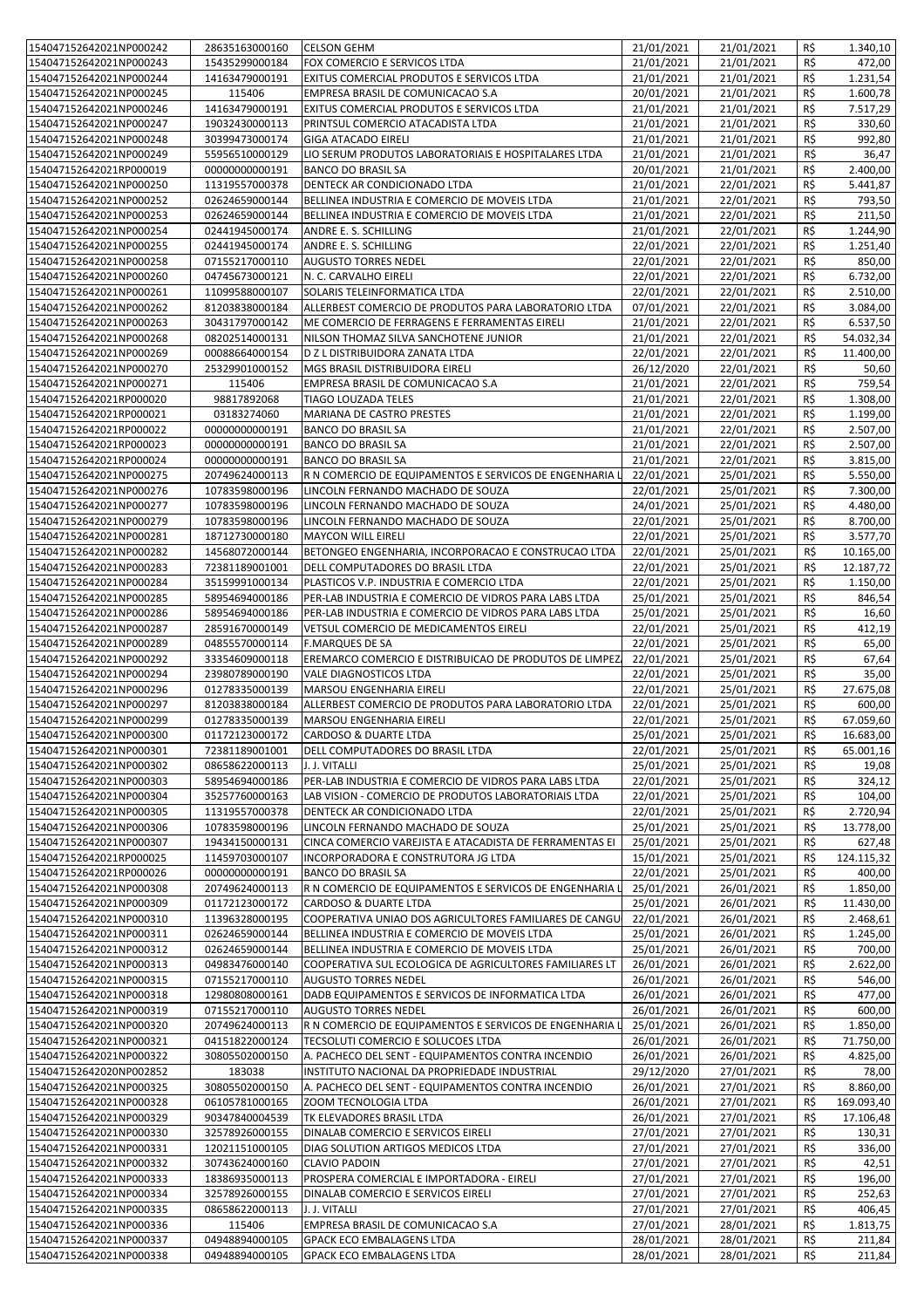| 154047152642021NP000339                            | 23980789000190                   | <b>VALE DIAGNOSTICOS LTDA</b>                           | 28/01/2021               | 28/01/2021               | R\$            | 12,36                 |
|----------------------------------------------------|----------------------------------|---------------------------------------------------------|--------------------------|--------------------------|----------------|-----------------------|
| 154047152642021NP000340                            | 04855570000114                   | <b>F.MARQUES DE SA</b>                                  | 28/01/2021               | 28/01/2021               | R\$            | 68,36                 |
|                                                    |                                  |                                                         |                          |                          |                |                       |
| 154047152642021NP000341                            | 04948894000105                   | <b>GPACK ECO EMBALAGENS LTDA</b>                        | 28/01/2021               | 28/01/2021               | R\$            | 423,67                |
| 154047152642021NP000342                            | 35257760000163                   | LAB VISION - COMERCIO DE PRODUTOS LABORATORIAIS LTDA    | 28/01/2021               | 28/01/2021               | R\$            | 84,54                 |
| 154047152642021NP000343                            | 34707692000124                   | MATEUS HENRIQUE GOETZ 02774379032                       | 28/01/2021               | 28/01/2021               | R\$            | 43,00                 |
| 154047152642021NP000344                            | 21707794000106                   | <b>FASTLABOR COMERCIAL EIRELI</b>                       | 28/01/2021               | 28/01/2021               | R\$            | 630,54                |
| 154047152642021NP000345                            | 52201456000113                   | LEICA DO BRASIL IMPORTACAO E COMERCIO LTDA.             | 28/01/2021               | 28/01/2021               | R\$            | 275,81                |
|                                                    |                                  |                                                         |                          |                          |                |                       |
| 154047152642021NP000346                            | 21707794000106                   | <b>FASTLABOR COMERCIAL EIRELI</b>                       | 28/01/2021               | 28/01/2021               | R\$            | 97,42                 |
| 154047152642021NP000347                            | 35257760000163                   | LAB VISION - COMERCIO DE PRODUTOS LABORATORIAIS LTDA    | 28/01/2021               | 28/01/2021               | R\$            | 84,54                 |
| 154047152642021NP000348                            | 21707794000106                   | <b>FASTLABOR COMERCIAL EIRELI</b>                       | 28/01/2021               | 28/01/2021               | R\$            | 221,67                |
| 154047152642021NP000349                            | 52201456000113                   | LEICA DO BRASIL IMPORTACAO E COMERCIO LTDA.             | 28/01/2021               | 28/01/2021               | R\$            | 4.944,03              |
| 154047152642021NP000350                            | 04855570000114                   | <b>F.MARQUES DE SA</b>                                  | 28/01/2021               | 28/01/2021               | R\$            | 142,16                |
|                                                    |                                  |                                                         |                          |                          |                |                       |
| 154047152642021NP000351                            | 04855570000114                   | <b>F.MARQUES DE SA</b>                                  | 28/01/2021               | 28/01/2021               | R\$            | 100,90                |
| 154047152642021RP000028                            | 00000000000191                   | <b>BANCO DO BRASIL SA</b>                               | 28/01/2021               | 28/01/2021               | R\$            | 1.200,00              |
| 154047152642021NP000100                            | 92751213000173                   | COMPANHIA DE SEGUROS PREVIDENCIA DO SUL                 | 06/01/2021               | 29/01/2021               | R\$            | 119,35                |
| 154047152642021NP000352                            | 68581198000188                   | DINAMAN EQUIPAMENTOS PARA LABORATORIOS LTDA             | 28/01/2021               | 29/01/2021               | R\$            | 7.730,00              |
| 154047152642021NP000353                            | 94831591000192                   | SOLDMAC COMERCIO DE MAQUINAS, FERRAMENTAS E GASES ESP   | 28/01/2021               | 29/01/2021               | R\$            | 2.800,00              |
|                                                    |                                  |                                                         |                          |                          |                |                       |
| 154047152642021NP000354                            | 22065938000122                   | <b>CCK COMERCIAL LTDA</b>                               | 28/01/2021               | 29/01/2021               | R\$            | 30.094,12             |
| 154047152642021NP000355                            | 55956510000129                   | LIO SERUM PRODUTOS LABORATORIAIS E HOSPITALARES LTDA    | 28/01/2021               | 29/01/2021               | R\$            | 183,33                |
| 154047152642021NP000357                            | 01844768000104                   | AMBIENTUUS TECNOLOGIA AMBIENTAL EIRELI                  | 13/01/2021               | 29/01/2021               | R\$            | 1.200,84              |
| 154047152642021NP000358                            | 26085154000117                   | PHOENIX INSTRUMENTAL CIENTIFICA LTDA                    | 28/01/2021               | 29/01/2021               | R\$            | 15.154,00             |
| 154047152642021NP000359                            | 10439655000114                   | PEDRO REGINALDO DE ALBERNAZ FARIA E FAGUNDES LTDA       | 20/01/2021               | 29/01/2021               | R\$            | 29.180,78             |
| 154047152642021NP000015                            | 183038                           | INSTITUTO NACIONAL DA PROPRIEDADE INDUSTRIAL            | 04/01/2021               | 02/02/2021               | R\$            | 118,00                |
|                                                    |                                  |                                                         |                          |                          |                |                       |
| 154047152642021NP000366                            | 11301724000191                   | <b>QUALY COMERCIAL EIRELI</b>                           | 29/01/2021               | 03/02/2021               | R\$            | 108,54                |
| 154047152642021NP000368                            | 30431797000142                   | ME COMERCIO DE FERRAGENS E FERRAMENTAS EIRELI           | 21/01/2021               | 03/02/2021               | R\$            | 1.028,70              |
| 154047152642021NP000370                            | 93920361000137                   | LUIS CESAR REIS                                         | 03/02/2021               | 03/02/2021               | R\$            | 1.079,40              |
| 154047152642021NP000049                            | 183038                           | INSTITUTO NACIONAL DA PROPRIEDADE INDUSTRIAL            | 06/01/2021               | 04/02/2021               | R\$            | 236,00                |
| 154047152642021NP000373                            | 02624659000144                   | BELLINEA INDUSTRIA E COMERCIO DE MOVEIS LTDA            | 03/02/2021               | 04/02/2021               | R\$            | 1.229,00              |
| 154047152642021NP000374                            | 92695790000195                   | CONSELHO REGIONAL DE ENGENHARIA E AGRONOMIA DO RS       | 20/01/2021               | 04/02/2021               | R\$            | 88,78                 |
|                                                    |                                  |                                                         |                          |                          |                |                       |
| 154047152642021NP000376                            | 19344868000137                   | GENSERVICE MANUTENCAO DE GRUPOS GERADORES LTDA          | 04/02/2021               | 05/02/2021               | R\$            | 786,75                |
| 154047152642021NP000377                            | 19344868000137                   | GENSERVICE MANUTENCAO DE GRUPOS GERADORES LTDA          | 04/02/2021               | 05/02/2021               | R\$            | 7.222,20              |
| 154047152642021NP000378                            | 76659820000151                   | ASSOCIACAO PARANAENSE DE CULTURA - APC                  | 11/01/2021               | 05/02/2021               | R\$            | 58,16                 |
| 154047152642021NP000378                            | 76659820000151                   | ASSOCIACAO PARANAENSE DE CULTURA - APC                  | 11/01/2021               | 05/02/2021               | R\$            | 1.279,07              |
| 154047152642021NP000379                            | 92396134000191                   | CONSELHO REGIONAL DE TECNICOS EM RADIOLOGIA             | 05/02/2021               | 05/02/2021               | R\$            | 55,00                 |
| 154047152642021NP000380                            | 58954694000186                   | PER-LAB INDUSTRIA E COMERCIO DE VIDROS PARA LABS LTDA   | 05/02/2021               | 05/02/2021               | R\$            | 684,22                |
| 154047152642021NP000383                            | 92220862000148                   | SERVICO AUTONOMO DE SANEAMENTO DE PELOTAS               | 29/01/2021               | 05/02/2021               | R\$            | 29.263,13             |
|                                                    |                                  |                                                         |                          |                          |                |                       |
| 154047152642021NP000385                            | 11227424000100                   | CALIBRY METROLOGIA COMERCIO E CALIBRACAO LTDA           | 05/02/2021               | 05/02/2021               | R\$            | 1.640,49              |
| 154047152642021NP000386                            | 01172123000172                   | CARDOSO & DUARTE LTDA                                   | 05/02/2021               | 05/02/2021               | R\$            | 6.940,43              |
| 154047152642021NP000391                            | 32578926000155                   | DINALAB COMERCIO E SERVICOS EIRELI                      | 05/02/2021               | 05/02/2021               | R\$            | 38,06                 |
| 154047152642021NP000392                            | 93920361000137                   | LUIS CESAR REIS                                         | 05/02/2021               | 05/02/2021               | R\$            | 1.169,35              |
| 154047152642021NP000394                            | 93920361000137                   | <b>LUIS CESAR REIS</b>                                  | 05/02/2021               | 05/02/2021               | R\$            | 89,95                 |
| 154047152642021NP000399                            | 01172123000172                   | CARDOSO & DUARTE LTDA                                   | 05/02/2021               | 05/02/2021               | R\$            | 13.888,56             |
| 154047152642021NP000400                            | 04970088000125                   | PLANSERVICE TERCEIRIZACAO DE SERVICOS - EIREL           | 10/02/2021               | 05/02/2021               | R\$            | 19.265,44             |
| 154047152642021NP000400                            |                                  |                                                         |                          |                          |                |                       |
|                                                    | 04970088000125                   | PLANSERVICE TERCEIRIZACAO DE SERVICOS - EIREL           | 10/02/2021               | 05/02/2021               | R\$            | 375.126,29            |
| 154047152642021NP000400                            | 04970088000125                   | PLANSERVICE TERCEIRIZACAO DE SERVICOS - EIREL           | 10/02/2021               | 05/02/2021               | R\$            |                       |
| 154047152642021Pl000002                            | 04401562038                      | JESSICA URRUTIA PEREIRA                                 | 29/01/2021               | 05/02/2021               | $R\frac{2}{3}$ | 400,00                |
| 154047152642021RP000029                            | 32141459087                      | PAULO RENAN PROENCA DA LUZ                              | 03/02/2021               | 05/02/2021               | R\$            | 6.134,75              |
| 154047152642021NP000404                            | 19344868000137                   | GENSERVICE MANUTENCAO DE GRUPOS GERADORES LTDA          | 04/02/2021               | 08/02/2021               | R\$            | 26.582,64             |
| 154047152642021NP000404                            | 19344868000137                   | GENSERVICE MANUTENCAO DE GRUPOS GERADORES LTDA          | 04/02/2021               | 08/02/2021               | R\$            | 612,36                |
| 154047152642021NP000405                            | 11227424000100                   | CALIBRY METROLOGIA COMERCIO E CALIBRACAO LTDA           | 08/02/2021               | 08/02/2021               | R\$            | 56,70                 |
|                                                    |                                  |                                                         |                          |                          |                |                       |
| 154047152642021NP000406                            | 30534778000141                   | REFRIPENHA COMERCIO DE EQUIPAMENTOS ELETRONICOS EIRELI  | 06/02/2021               | 08/02/2021               | R\$            | 8.611,47              |
| 154047152642021NP000407                            | 11227424000100                   | CALIBRY METROLOGIA COMERCIO E CALIBRACAO LTDA           | 08/02/2021               | 08/02/2021               | R\$            | 247,00                |
| 154047152642021NP000408                            | 76659820000151                   | ASSOCIACAO PARANAENSE DE CULTURA - APC                  | 04/02/2021               | 08/02/2021               | R\$            | 1.337,23              |
| 154047152642021NP000409                            | 14804690000146                   | <b>GABRIEL LEITZKE GOTUZZO</b>                          | 08/02/2021               | 08/02/2021               | R\$            | 415,90                |
| 154047152642021NP000410                            | 04567265000127                   | SCORPION INFORMATICA EIRELI                             | 08/02/2021               | 08/02/2021               | R\$            | 3.426,60              |
| 154047152642021NP000411                            | 04567265000127                   | SCORPION INFORMATICA EIRELI                             | 08/02/2021               | 08/02/2021               | R\$            | 1.713,30              |
| 154047152642021NP000413                            | 34049507000151                   | <b>FRANCO &amp; OLIVEIRA LTDA</b>                       | 08/02/2021               | 08/02/2021               | R\$            | 1.248,00              |
| 154047152642021NP000414                            | 21286632000133                   | INOVA COMERCIAL & TRANSPORTES RODOVIARIOS EIRELI        | 08/02/2021               | 08/02/2021               | R\$            | 2.856,15              |
|                                                    |                                  |                                                         |                          |                          |                |                       |
| 154047152642021NP000415                            | 21286632000133                   | INOVA COMERCIAL & TRANSPORTES RODOVIARIOS EIRELI        | 08/02/2021               | 08/02/2021               | R\$            | 20.903,52             |
| 154047152642021NP000417                            | 04567265000127                   | SCORPION INFORMATICA EIRELI                             | 08/02/2021               | 08/02/2021               | R\$            | $\overline{1.142,20}$ |
| 154047152642021NP000418                            | 10205116000110                   | COMERCIO SILVEIRA ATACADISTA DE MOVEIS MOGI MIRIM - EIR | 05/02/2021               | 08/02/2021               | R\$            | 75,53                 |
| 154047152642021NP000419                            | 04567265000127                   | SCORPION INFORMATICA EIRELI                             | 08/02/2021               | 08/02/2021               | R\$            | 1.142,20              |
| 154047152642021NP000421                            | 81203838000184                   | ALLERBEST COMERCIO DE PRODUTOS PARA LABORATORIO LTDA    | 08/02/2021               | 08/02/2021               | R\$            | 4.704,00              |
| 154047152642021NP000423                            | 68886605000165                   | MARTE EQUIPAMENTOS PARA LABORATORIO EIRELI              | 08/02/2021               | 08/02/2021               | R\$            | 15.586,56             |
|                                                    |                                  |                                                         |                          |                          |                |                       |
| 154047152642021NP000424                            | 04948894000105                   | GPACK ECO EMBALAGENS LTDA                               | 08/02/2021               | 08/02/2021               | R\$            | 211,84                |
| 154047152642021NP000425                            | 14804690000146                   | <b>GABRIEL LEITZKE GOTUZZO</b>                          | 08/02/2021               | 08/02/2021               | R\$            | 2.862,63              |
| 154047152642021TF000002                            | 29261229000161                   | ASSOCIACAO BRASILEIRA DE EDITORES CIENTIFICOS           | 08/02/2021               | 08/02/2021               | R\$            | 500,00                |
| 154047152642021NP000431                            | 06068368000178                   | FLEXMEDIA INDUSTRIA E COMERCIO DE EQUIPAMENTOS E TECNO  | 08/02/2021               | 09/02/2021               | R\$            | 734,40                |
| 154047152642021NP000433                            | 09134068000138                   | OBAH PRODUTOS E SERVICOS PARA SEGURANCA E ENSINO EIRELI | 08/02/2021               | 09/02/2021               | R\$            | 2.999,70              |
| 154047152642021NP000434                            | 11227424000100                   | CALIBRY METROLOGIA COMERCIO E CALIBRACAO LTDA           | 08/02/2021               | 09/02/2021               | R\$            | 247,65                |
| 154047152642021NP000440                            | 08467115000100                   | COMPANHIA ESTADUAL DE DISTRIBUICAO DE ENERGIA ELETRICA  | 05/02/2021               | 09/02/2021               | R\$            | 69.031,12             |
| 154047152642021NP000441                            | 14040948000185                   | SANDRO BORGES DA ROSA                                   | 09/02/2021               | 09/02/2021               | R\$            | 16.364,70             |
|                                                    |                                  |                                                         |                          |                          |                |                       |
| 154047152642021RP000030                            | 00000000000191                   | <b>BANCO DO BRASIL SA</b>                               | 08/02/2021               | 09/02/2021               | R\$            | 800,00                |
| 154047152642021RP000031                            | 60126798079                      | JOSE ALFONSO GOMEZ BUSTAMANTE                           | 05/02/2021               | 09/02/2021               | R\$            | 7.780,79              |
| 154047152642021NP000443                            | 08467115000100                   | COMPANHIA ESTADUAL DE DISTRIBUICAO DE ENERGIA ELETRICA  | 03/02/2021               | 10/02/2021               | R\$            | 9,60                  |
| 154047152642021NP000444                            | 04983476000140                   | COOPERATIVA SUL ECOLOGICA DE AGRICULTORES FAMILIARES LT | 10/02/2021               | 10/02/2021               | R\$            | 2.274,00              |
| 154047152642021NP000445                            | 90430414000143                   | COOPERATIVA DOS APICULTORES E FRUTICULTORES DA ZONA SU  | 10/02/2021               | 10/02/2021               | R\$            | 2.268,00              |
| 154047152642021NP000448                            | 07691844000175                   | <b>IBH CONSTRUCOES LTDA</b>                             | 08/02/2021               | 10/02/2021               | R\$            | 22.228,24             |
|                                                    |                                  |                                                         |                          |                          |                |                       |
|                                                    |                                  |                                                         |                          |                          |                |                       |
| 154047152642021NP000450<br>154047152642021NP000452 | 07691844000175<br>93920361000137 | <b>IBH CONSTRUCOES LTDA</b><br>LUIS CESAR REIS          | 08/02/2021<br>10/02/2021 | 10/02/2021<br>10/02/2021 | R\$<br>R\$     | 95.604,50<br>89,95    |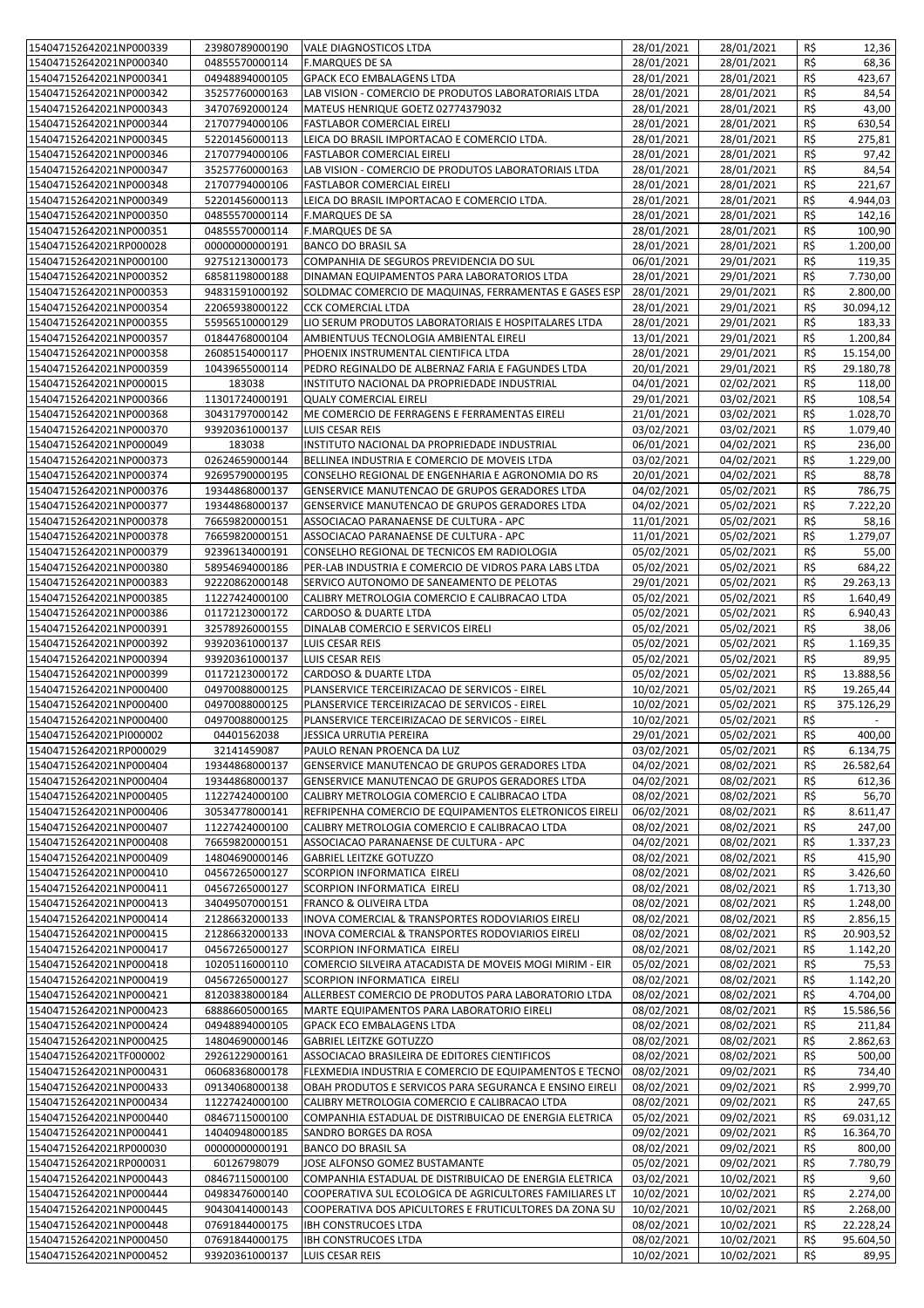| 154047152642021NP000454                            | 06205427000102                   | SULCLEAN SERVICOS LTDA                                                                     | 09/02/2021               | 10/02/2021               | R\$        | 330.327,10         |
|----------------------------------------------------|----------------------------------|--------------------------------------------------------------------------------------------|--------------------------|--------------------------|------------|--------------------|
| 154047152642021NP000455                            | 12060919000150                   | EXCELENCIA LOCACAO DE MAO DE OBRA EIRELI                                                   | 09/02/2021               | 10/02/2021               | R\$        | 19.903,86          |
| 154047152642021NP000456                            | 12044276000150                   | <b>MEINCKE &amp; COUTO LTDA</b>                                                            | 09/02/2021               | 11/02/2021               | R\$        | 26.748,40          |
|                                                    |                                  |                                                                                            |                          |                          |            |                    |
| 154047152642021NP000457                            | 02154924000178                   | DMAV SUPORTE MEDICO LTDA                                                                   | 11/02/2021               | 11/02/2021               | R\$        | 4.450,00           |
| 154047152642021NP000460                            | 05340639000130                   | PRIME CONSULTORIA E ASSESSORIA EMPRESARIAL LTDA                                            | 10/02/2021               | 11/02/2021               | R\$        | 22.850,53          |
| 154047152642021RP000032                            | 28874153015                      | MAURO SERGIO LIMA UMPIERRE                                                                 | 05/02/2021               | 11/02/2021               | R\$        | 8.408,05           |
|                                                    |                                  |                                                                                            |                          |                          |            |                    |
| 154047152642021RP000033                            | 24011673000105                   | CONSORCIO DE TRANSPORTE COLETIVO DE PELOTAS                                                | 09/02/2021               | 11/02/2021               | R\$        | 4.915,20           |
| 154047152642021NP000150                            | 02558157000162                   | TELEFONICA BRASIL S.A.                                                                     | 14/01/2021               | 12/02/2021               | R\$        | 12.000,00          |
| 154047152642021NP000150                            | 02558157000162                   | TELEFONICA BRASIL S.A.                                                                     | 14/01/2021               | 12/02/2021               | R\$        | 17.196,01          |
|                                                    |                                  |                                                                                            |                          |                          |            |                    |
| 154047152642021NP000150                            | 02558157000162                   | TELEFONICA BRASIL S.A.                                                                     | 14/01/2021               | 12/02/2021               | R\$        | 36.000,00          |
| 154047152642021NP000475                            | 03506307000157                   | TICKET SOLUCOES HDFGT S/A                                                                  | 10/02/2021               | 12/02/2021               | R\$        | 41.651,12          |
|                                                    |                                  | <b>TICKET SOLUCOES HDFGT S/A</b>                                                           |                          |                          |            |                    |
| 154047152642021NP000475                            | 03506307000157                   |                                                                                            | 10/02/2021               | 12/02/2021               | R\$        | 7.829,60           |
| 154047152642021NP000476                            | 08658622000113                   | J. J. VITALLI                                                                              | 12/02/2021               | 12/02/2021               | R\$        | 82,05              |
| 154047152642021NP000477                            | 15159381000123                   | COOPERATIVA AGROPECUARIA DE ARROIO DO PADRE - COOPAP                                       | 10/02/2021               | 12/02/2021               | R\$        | 2.268,00           |
|                                                    |                                  |                                                                                            |                          |                          |            |                    |
| 154047152642021NP000478                            | 27263741000111                   | RC SCIENTIFIC COMERCIO DE INSTRUMENTOS ANALITICOS EIRE                                     | 11/02/2021               | 12/02/2021               | R\$        | 5.000,00           |
| 154047152642021NP000479                            | 11158114000180                   | <b>GAUTERIO EVENTOS LTDA</b>                                                               | 12/02/2021               | 12/02/2021               | R\$        | 735,00             |
| 154047152642021NP000480                            | 34049507000151                   | <b>FRANCO &amp; OLIVEIRA LTDA</b>                                                          | 12/02/2021               | 12/02/2021               | R\$        | 124,80             |
|                                                    |                                  |                                                                                            |                          |                          |            |                    |
| 154047152642021NP000481                            | 15159381000123                   | COOPERATIVA AGROPECUARIA DE ARROIO DO PADRE - COOPAP                                       | 12/02/2021               | 12/02/2021               | R\$        | 2.350,00           |
| 154047152642021RP000034                            | 00000000000191                   | <b>BANCO DO BRASIL SA</b>                                                                  | 11/02/2021               | 12/02/2021               | R\$        | 2.000,00           |
| 154047152642021NP000218                            | 183038                           | INSTITUTO NACIONAL DA PROPRIEDADE INDUSTRIAL                                               | 19/01/2021               | 17/02/2021               | R\$        | 36,00              |
|                                                    |                                  |                                                                                            |                          |                          |            |                    |
| 154047152642021NP000221                            | 183038                           | INSTITUTO NACIONAL DA PROPRIEDADE INDUSTRIAL                                               | 19/01/2021               | 17/02/2021               | R\$        | 36,00              |
| 154047152642021NP000222                            | 183038                           | INSTITUTO NACIONAL DA PROPRIEDADE INDUSTRIAL                                               | 19/01/2021               | 17/02/2021               | R\$        | 36,00              |
|                                                    |                                  |                                                                                            |                          |                          |            |                    |
| 154047152642021NP000223                            | 183038                           | INSTITUTO NACIONAL DA PROPRIEDADE INDUSTRIAL                                               | 19/01/2021               | 17/02/2021               | R\$        | 78,00              |
| 154047152642021NP000401                            | 40432544000147                   | CLARO S.A.                                                                                 | 05/02/2021               | 17/02/2021               | R\$        | 976,67             |
| 154047152642021NP000402                            | 40432544000147                   | CLARO S.A.                                                                                 | 05/02/2021               | 17/02/2021               | R\$        | 4.925,00           |
|                                                    |                                  |                                                                                            |                          |                          |            |                    |
| 154047152642021NP000437                            | 08467115000100                   | COMPANHIA ESTADUAL DE DISTRIBUICAO DE ENERGIA ELETRICA                                     | 09/02/2021               | 17/02/2021               | R\$        | 153.504,82         |
| 154047152642021NP000465                            | 76535764000143                   | OI S.A. - EM RECUPERACAO JUDICIAL                                                          | 11/02/2021               | 17/02/2021               | R\$        | 7.493,65           |
| 154047152642021NP000468                            | 76535764000143                   | OI S.A. - EM RECUPERACAO JUDICIAL                                                          | 11/02/2021               | 17/02/2021               | R\$        | 4.250,41           |
|                                                    |                                  |                                                                                            |                          |                          |            |                    |
| 154047152642021NP000484                            | 90430414000143                   | COOPERATIVA DOS APICULTORES E FRUTICULTORES DA ZONA SU                                     | 17/02/2021               | 17/02/2021               | R\$        | 2.350,00           |
| 154047152642021RP000035                            | 00000000000191                   | <b>BANCO DO BRASIL SA</b>                                                                  | 17/02/2021               | 17/02/2021               | R\$        | 2.400,00           |
|                                                    |                                  |                                                                                            |                          |                          |            |                    |
| 154047152642021NP000489                            | 01844768000104                   | AMBIENTUUS TECNOLOGIA AMBIENTAL EIRELI                                                     | 11/02/2021               | 18/02/2021               | R\$        | 2.450,95           |
| 154047152642021NP000492                            | 91083212000135                   | DENTARIA E DISTRIBUIDORA HOSPITALAR PORTO ALEGRENSE LTD                                    | 18/02/2021               | 18/02/2021               | R\$        | 198,90             |
| 154047152642021NP000493                            | 22065938000122                   | <b>CCK COMERCIAL LTDA</b>                                                                  | 15/02/2021               | 18/02/2021               | R\$        | 2.676,00           |
|                                                    |                                  |                                                                                            |                          |                          |            |                    |
| 154047152642021NP000496                            | 11227424000100                   | CALIBRY METROLOGIA COMERCIO E CALIBRACAO LTDA                                              | 18/02/2021               | 18/02/2021               | R\$        | 29,50              |
| 154047152642021NP000497                            | 11396328000195                   | COOPERATIVA UNIAO DOS AGRICULTORES FAMILIARES DE CANGU                                     | 17/02/2021               | 18/02/2021               | R\$        | 2.140,97           |
| 154047152642021NP000498                            | 11396328000195                   | COOPERATIVA UNIAO DOS AGRICULTORES FAMILIARES DE CANGU                                     | 18/02/2021               | 18/02/2021               | R\$        | 2.108,96           |
|                                                    |                                  |                                                                                            |                          |                          |            |                    |
| 154047152642021NP000500                            | 18785251000194                   | ZONA SUL TELECOM LTDA                                                                      | 12/02/2021               | 18/02/2021               | R\$        | 11.113,65          |
| 154047152642021NP000501                            | 61602199023244                   | COMPANHIA ULTRAGAZ S A                                                                     | 11/02/2021               | 18/02/2021               | R\$        | 1.959,53           |
| 154047152642021NP000502                            | 01819869000125                   | ENTERPRISE COMERCIO DE MATERIAIS PARA EQUIPAMENTOS DE 1                                    | 11/02/2021               | 18/02/2021               | R\$        | 3.644,27           |
|                                                    |                                  |                                                                                            |                          |                          |            |                    |
| 154047152642021NP000502                            | 01819869000125                   | ENTERPRISE COMERCIO DE MATERIAIS PARA EQUIPAMENTOS DE                                      | 11/02/2021               | 18/02/2021               | R\$        | 5.896,48           |
| 154047152642021TF000003                            | 03636750000142                   | ASSOCIACAO NACIONAL DE ENTIDADES PROMOTORAS DE EMPREE                                      | 18/02/2021               | 18/02/2021               | R\$        | 2.440,00           |
|                                                    | 04428101000119                   |                                                                                            |                          |                          | R\$        |                    |
| 154047152642021NP000503                            |                                  | MISTER PAPER PAPELARIA E INFORMATICA LTDA                                                  | 18/02/2021               | 19/02/2021               |            | 240,00             |
| 154047152642021NP000505                            | 11227424000100                   | CALIBRY METROLOGIA COMERCIO E CALIBRACAO LTDA                                              | 19/02/2021               | 19/02/2021               | R\$        | 98,26              |
| 154047152642021NP000506                            | 11227424000100                   | CALIBRY METROLOGIA COMERCIO E CALIBRACAO LTDA                                              | 19/02/2021               | 19/02/2021               | R\$        | 227,14             |
|                                                    |                                  |                                                                                            |                          |                          |            |                    |
| 154047152642021NP000507                            | 19026964000137                   | ILMA CHAVES PEREIRA 74191209604                                                            | 19/02/2021               | 19/02/2021               | R\$        | 195,00             |
| 154047152642021NP000509                            | 183038                           | INSTITUTO NACIONAL DA PROPRIEDADE INDUSTRIAL                                               | 19/02/2021               | 19/02/2021               | $R\zeta$   | 118,00             |
| 154047152642021NP000510                            | 24845457000165                   | <b>ITACA LTDA</b>                                                                          | 19/02/2021               | 19/02/2021               | R\$        | 605,86             |
|                                                    |                                  |                                                                                            |                          |                          |            |                    |
| 154047152642021NP000511                            | 93920361000137                   | LUIS CESAR REIS                                                                            | 19/02/2021               | 19/02/2021               | R\$        | 1.888,95           |
| 154047152642021RP000037                            | 00000000000191                   | <b>BANCO DO BRASIL SA</b>                                                                  | 19/02/2021               | 19/02/2021               | R\$        | 1.200,00           |
| 154047152642021RP000038                            | 00000000000191                   | <b>BANCO DO BRASIL SA</b>                                                                  | 19/02/2021               | 19/02/2021               | R\$        | 6.500,00           |
|                                                    |                                  |                                                                                            |                          |                          |            |                    |
| 154047152642021RP000039                            | 00000000000191                   | <b>BANCO DO BRASIL SA</b>                                                                  | 19/02/2021               | 19/02/2021               | R\$        | 26.400,00          |
| 154047152642021RP000039                            | 00000000000191                   | <b>BANCO DO BRASIL SA</b>                                                                  | 19/02/2021               | 19/02/2021               | R\$        | 4.600,00           |
| 154047152642021RP000040                            | 00000000000191                   | <b>BANCO DO BRASIL SA</b>                                                                  | 19/02/2021               | 19/02/2021               | R\$        | 400,00             |
|                                                    |                                  |                                                                                            |                          |                          |            |                    |
| 154047152642021RP000041                            | 00000000000191                   | <b>BANCO DO BRASIL SA</b>                                                                  | 19/02/2021               | 19/02/2021               | R\$        | 13.145,00          |
| 154047152642021RP000042                            | 00000000000191                   | <b>BANCO DO BRASIL SA</b>                                                                  | 19/02/2021               | 19/02/2021               | R\$        | 4.800,00           |
|                                                    |                                  |                                                                                            | 19/02/2021               | 19/02/2021               |            |                    |
| 154047152642021RP000043                            | 00000000000191                   | <b>BANCO DO BRASIL SA</b>                                                                  |                          |                          | R\$        | 384.800,00         |
| 154047152642021NP000512                            | 18785251000194                   | ZONA SUL TELECOM LTDA                                                                      | 12/02/2021               | 22/02/2021               | R\$        | 11.113,62          |
| 154047152642021NP000512                            | 18785251000194                   | ZONA SUL TELECOM LTDA                                                                      | 12/02/2021               | 22/02/2021               | R\$        | 0,03               |
| 154047152642021NP000513                            | 04983476000140                   | COOPERATIVA SUL ECOLOGICA DE AGRICULTORES FAMILIARES LT                                    | 22/02/2021               | 22/02/2021               | R\$        | 2.240,00           |
|                                                    |                                  |                                                                                            |                          |                          |            |                    |
| 154047152642021NP000514                            | 84968874000127                   | ALMAQ EQUIPAMENTOS PARA ESCRITORIO LIMITADA                                                | 10/02/2021               | 22/02/2021               | R\$        | 17.817,00          |
| 154047152642021NP000514                            | 84968874000127                   | ALMAQ EQUIPAMENTOS PARA ESCRITORIO LIMITADA                                                | 10/02/2021               | 22/02/2021               | R\$        | 331,77             |
|                                                    |                                  |                                                                                            | 22/02/2021               | 22/02/2021               | R\$        | 3.622,95           |
| 154047152642021NP000517                            | 27302069000126                   | RAFAEL SOARES CORNETTA 37224601829                                                         |                          |                          |            |                    |
| 154047152642021NP000519                            | 27302069000126                   | RAFAEL SOARES CORNETTA 37224601829                                                         | 22/02/2021               | 22/02/2021               | R\$        | 1.207,65           |
| 154047152642021NP000520                            | 00482840000138                   | LIDERANCA LIMPEZA E CONSERVACAO LTDA                                                       | 19/02/2021               | 22/02/2021               | R\$        | 124.397,21         |
|                                                    |                                  |                                                                                            |                          |                          |            |                    |
| 154047152642021RP000044                            | 00000000000191                   | <b>BANCO DO BRASIL SA</b>                                                                  | 19/02/2021               | 22/02/2021               | R\$        | 200,00             |
| 154047152642021RP000045                            | 00000000000191                   | <b>BANCO DO BRASIL SA</b>                                                                  | 19/02/2021               | 22/02/2021               | R\$        | 37.000,00          |
| 154047152642021RP000046                            | 00000000000191                   | <b>BANCO DO BRASIL SA</b>                                                                  | 19/02/2021               | 22/02/2021               | R\$        | 32.900,00          |
|                                                    |                                  |                                                                                            |                          |                          |            |                    |
| 154047152642021RP000047                            | 00000000000191                   | <b>BANCO DO BRASIL SA</b>                                                                  | 19/02/2021               | 22/02/2021               | R\$        | 2.000,00           |
| 154047152642021RP000049                            | 00000000000191                   | <b>BANCO DO BRASIL SA</b>                                                                  | 19/02/2021               | 22/02/2021               | R\$        | 1.200,00           |
| 154047152642021RP000050                            |                                  |                                                                                            |                          |                          | R\$        |                    |
|                                                    |                                  |                                                                                            |                          |                          |            |                    |
|                                                    | 00000000000191                   | <b>BANCO DO BRASIL SA</b>                                                                  | 19/02/2021               | 22/02/2021               |            | 20.000,00          |
| 154047152642021RP000051                            | 00000000000191                   | <b>BANCO DO BRASIL SA</b>                                                                  | 19/02/2021               | 22/02/2021               | R\$        | 50.400,00          |
| 154047152642021RP000052                            | 00000000000191                   | <b>BANCO DO BRASIL SA</b>                                                                  | 19/02/2021               | 22/02/2021               | R\$        | 6.400,00           |
|                                                    |                                  |                                                                                            |                          |                          |            |                    |
| 154047152642021NP000524                            | 08467115000100                   | COMPANHIA ESTADUAL DE DISTRIBUICAO DE ENERGIA ELETRICA                                     | 18/02/2021               | 23/02/2021               | R\$        | 105,38             |
| 154047152642021NP000524                            | 08467115000100                   | COMPANHIA ESTADUAL DE DISTRIBUICAO DE ENERGIA ELETRICA                                     | 18/02/2021               | 23/02/2021               | R\$        | 63.748,84          |
| 154047152642021NP000526                            | 16715244000190                   | EVA MEDIANEIRA DE OLIVEIRA GONCALVES                                                       | 23/02/2021               | 23/02/2021               | R\$        | 289,00             |
|                                                    |                                  |                                                                                            |                          |                          |            |                    |
| 154047152642021NP000528                            | 28345933000130                   | BRAMED COMERCIO HOSPITALAR DO BRASIL LTDA                                                  | 23/02/2021               | 23/02/2021               | R\$        | 735,31             |
| 154047152642021NP000529                            | 05383313000190                   | NOGUEIRA NOBRE COMERCIO E SERVICOS LTDA                                                    | 23/02/2021               | 23/02/2021               | R\$        | 14.217,00          |
| 154047152642021NP000530                            | 16715244000190                   | EVA MEDIANEIRA DE OLIVEIRA GONCALVES                                                       | 22/02/2021               | 23/02/2021               | R\$        | 919,98             |
|                                                    |                                  |                                                                                            |                          |                          |            |                    |
| 154047152642021RP000053<br>154047152642021NP000531 | 89877500000110<br>16715244000190 | ABELUPE ASSOCIACAO BENEFICENTE LUTERANA DE PELOTAS<br>EVA MEDIANEIRA DE OLIVEIRA GONCALVES | 18/02/2021<br>23/02/2021 | 23/02/2021<br>24/02/2021 | R\$<br>R\$ | 4.800,00<br>919,98 |